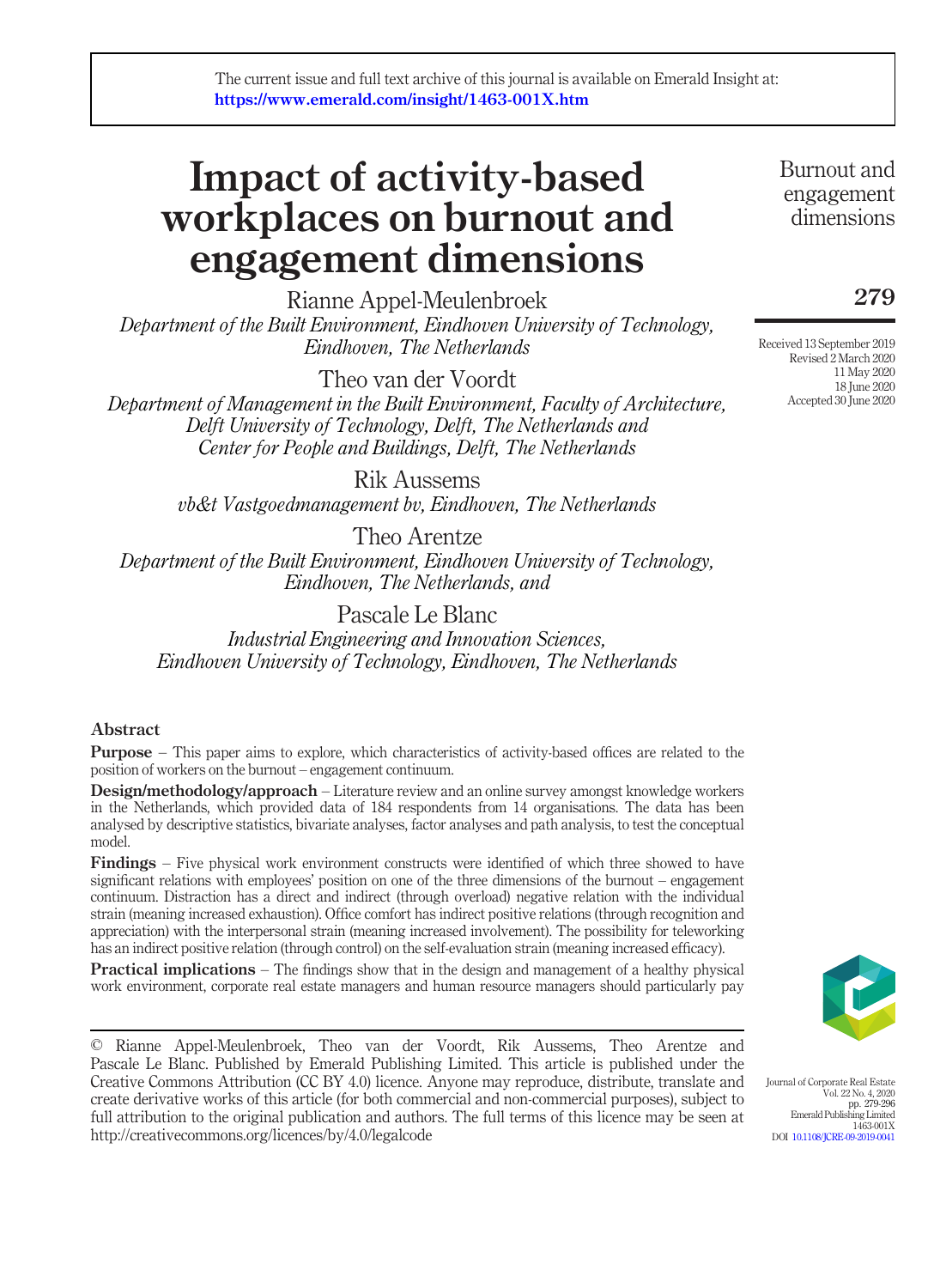attention to lowering distraction, providing comfortable workplaces and considering the option of teleworking to some extent.

Originality/value – This paper provides new insights into the impact of distinct activity-based workplace characteristics on workers' position on the burnout – engagement continuum.

Keywords Burnout, Engagement, Health, Distraction, Comfort, Activity-based workplaces

Paper type Research paper

# Introduction

According to [Maslach and Leiter \(1997\)](#page-16-0), people's psychological relationship to their job can be positioned on a continuum between the negative experience of burnout and the positive experience of engagement. Burnout can be defined as a state of mental and physical exhaustion caused by one's professional life [\(Freudenberger, 1974](#page-15-0)). It is associated with psychological and physical health problems ([Schaufeli and Enzmann, 1998](#page-17-0); [Shirom](#page-17-1) et al., [2005](#page-17-1)), job dissatisfaction, low levels of commitment and destabilisation of one's work-life balance ([Grawitch](#page-15-1) et al., 2006), increased sickness absence [\(Schaufeli](#page-17-2) et al., 2009) and reduced productivity and job performance [\(Maslach and Leiter, 2008\)](#page-16-1). The opposite on the continuum, work engagement, is defined as a positive, fulfilling, work-related state of mind that is characterised by vigour, dedication and absorption ([Schaufeli](#page-17-3) et al., 2002). The engagement has been associated with high levels of energy, pleasure, activation and commitment ([Parker and Grif](#page-16-2)fin, 2011). Engaged workers appear to be more open to new experiences, explore their work environments and, in doing so, become more creative [\(Fredrickson, 2001](#page-15-2)).

In a present-day competitive society with its war on talent, employees are recognised as the most valuable assets of the organisation. Regarding corporate real estate (CRE) management, it is, thus, important to better understand the role of the physical environment in reducing the risk of burnout and instead of stimulating engagement. In line with the person-environment fit theory, a suboptimal fit between the work environment and employees' needs and abilities would otherwise result in stress ([Edwards](#page-14-0) *et al.*, 1998). This could mean that a poor office workplace might push people towards the negative side of the burnout-engagement continuum (BEC). So far, studies on healthy workplaces have focussed mostly on isolated design aspects such as plants, indoor climate and sick building syndrome (Arif et al.[, 2016](#page-14-1)). Knowledge about the impact of activity-based workplaces (ABW) on health is very limited ([Engelen](#page-15-3) *et al.*, 2019). We only found one study that included the BEC [\(Van Steenbergen](#page-17-4) et al., 2018). This before-after study (amongst 126 employees of a large Dutch provider of financial services) showed new ways of working to be beneficial in reducing mental demands and workload. It did not harm relationships with supervisors and co-workers, but autonomy and possibilities for professional development decreased. Burnout and work engagement remained stable over time. The current paper further explores, which characteristics of ABW influence employees' position on the BEC. A literature-based conceptual model is tested through path analysis for relations and effect sizes. The model incorporates physical work environment characteristics as independent variables, job-related situational characteristics as mediators and individual characteristics as control variables.

# Burnout and engagement: dimensions and influencing factors

Maslach and Leiter (1997) distinguished three sub-dimensions in their BEC theory as follows: individual strain (exhaustion – energy), interpersonal strain (depersonalisation – involvement) and self-evaluation strain (inefficacy – efficacy). Exhaustion refers to feelings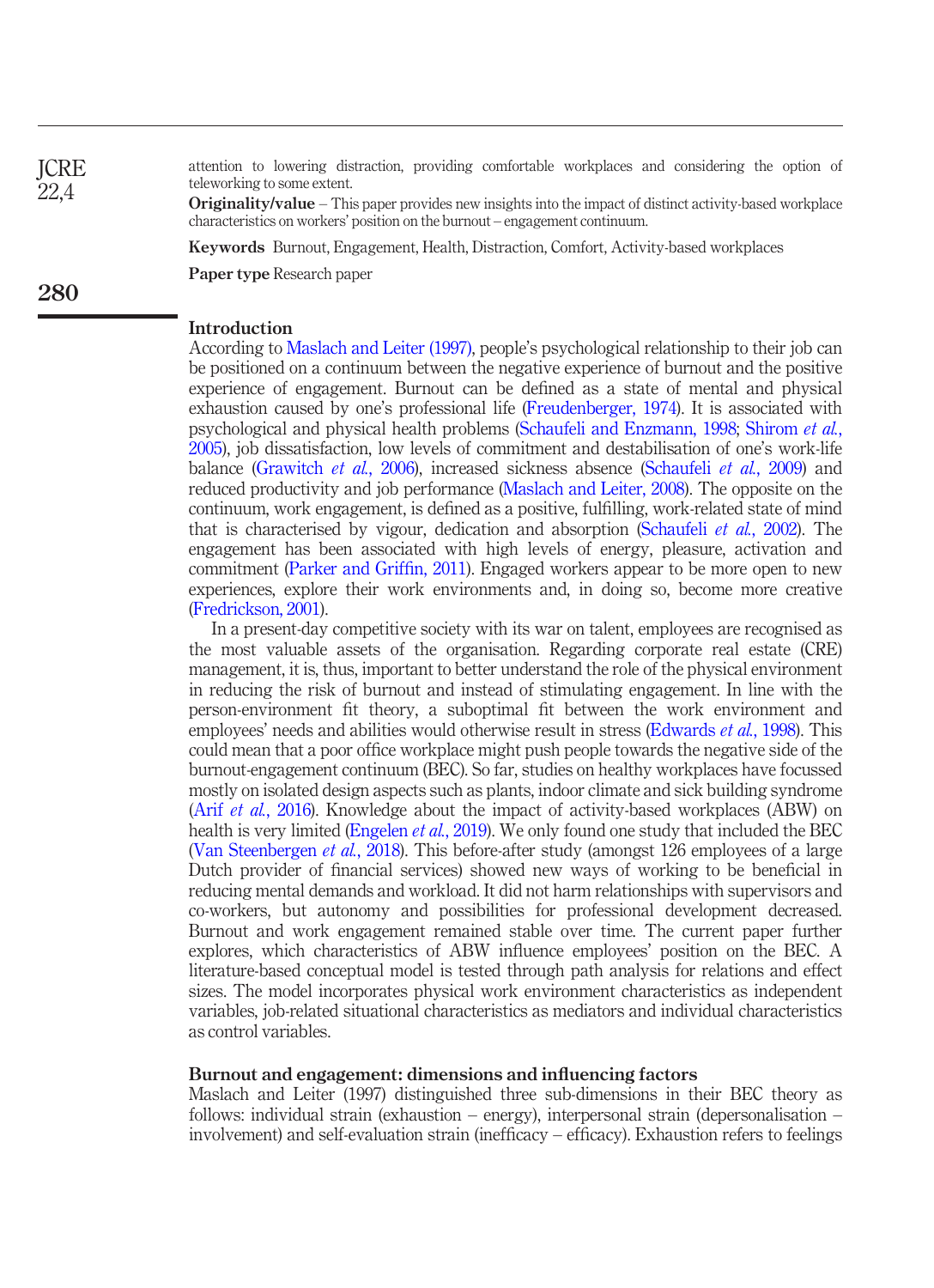of being overextended and depleted of one's emotional and physical resources. It is related to work fatigue, i.e. extreme physical, mental and/or emotional tiredness and reduced functional capacity [\(Frone and Tidwell, 2015\)](#page-15-4). It is the most widely reported and most thoroughly analysed dimension [\(Maslach](#page-16-3) *et al.*, 2001; [Maslach and Leiter, 2008\)](#page-16-1), with energy as the engagement opposite. Depersonalisation refers to a negative or excessively detached response to various aspects of the job [\(Maslach](#page-16-3) et al., 2001). To make this depersonalisation dimension applicable in multiple industries, [Schaufeli](#page-17-5) et al. (1996) replaced depersonalisation by the term cynicism, reflecting a distant attitude towards work, with involvement as the engagement opposite. Inefficacy refers to feelings of incompetence and declined personal achievements at work [\(Maslach](#page-16-3) *et al.*, 2001; [Maslach and Leiter, 2008\)](#page-16-1), with efficacy as the engagement opposite. The three dimensions are included as dependent variables in our conceptual model, see [Figure 1.](#page-2-0)

The antecedents of burnout and engagement are often classified into individual factors and situational factors [\(Maslach](#page-16-3) *et al.,* 2001; [Bakker and Demerouti, 2008](#page-14-2)). In this paper, the individual variables are incorporated as control variables, whereas the situational characteristics are treated as mediators between the BEC dimensions and the characteristics of the physical work environment (the independent variables). Besides being antecedents of the BEC, these situational factors are likely to be influenced by the ABW as well. See [Figure 1](#page-2-0) for the full model that is tested in this study. The next literature review will explain the four main hypotheses and the variables chosen for each box to test these hypotheses.

#### Activity-based workplaces

In the past decades, various new office concepts have been developed to support optimal use of the available space and to empower knowledge workers to work more efficiently and effectively. ABW is characterised by the shared use of different types of workplaces that are supposed to optimally fit with different office tasks, mainly in open and semi-open settings. The additional support by modern information and communication technology (ICT) provides workers more autonomy and freedom to work how, when and where they find this most appropriate ([Van der Voordt, 2004;](#page-17-6) [Haapakangas](#page-15-5) et al., 2019). Such new ways of (flexible) working may provide better opportunities for communication, collaboration and interaction ([Engelen](#page-15-3) *et al.*, 2019), but are also associated with less social cohesion amongst co-workers, referring to a lower sense of community. Complaints include lack of privacy and concentration, loss of storage space and loss of personal and group identity by not being



<span id="page-2-0"></span>Figure 1. Conceptual model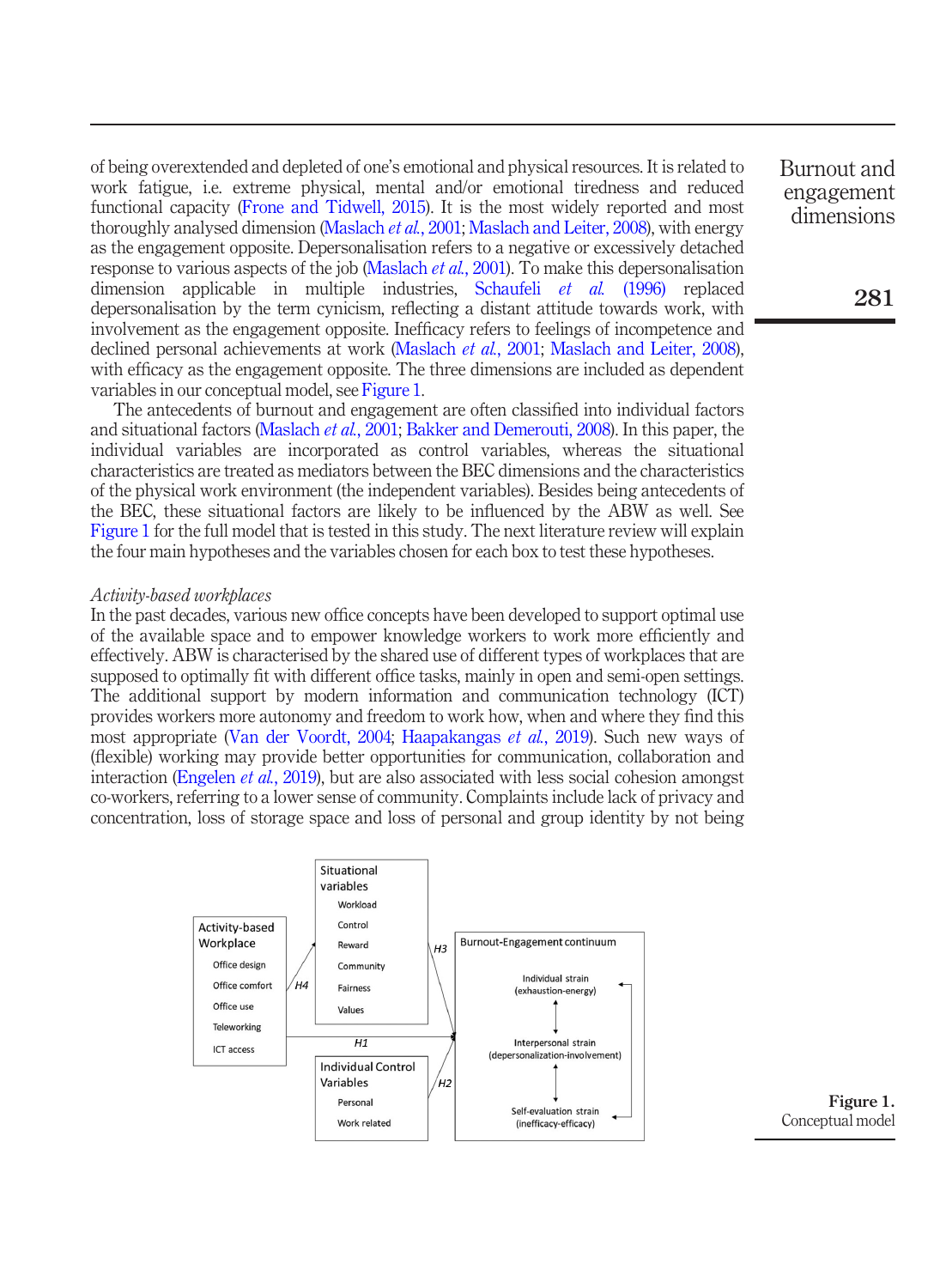able to personalise the workspace [\(Gorgievski](#page-15-6) *et al.*, 2010). In particular distraction by conversations of colleagues and phone calls and lack of visual and auditory privacy cause dissatisfaction amongst employees ([Brunia](#page-14-3) et al., 2016). So far, it remains unclear whether ABWs would have a positive or negative influence on workers' position on the BEC and how their characteristics relate to the three distinct dimensions.

Vos et al. [\(1999\)](#page-17-7) and [De Croon](#page-14-4) et al. (2005) argue that offices can be described according to three constructs, being office location (place of work: at the office versus teleworking at home/third places), office layout (space design i.e. open plan, cellular offices, team offices or combi-offices) and office use (personal desks versus non-assigned desks). [Haynes \(2007a\)](#page-15-7) developed a model with two constructs as follows: the physical environment and the behavioural environment, each with two subcomponents, respectively, office layout and office comfort and interaction and distraction. These authors did not specifically study ABWs, which is, perhaps, why ICT support was not part of their frameworks. However, it is an essential element of ABWs. Building on these references, the ABW component of the conceptual model is split into five main constructs as follows ([Figure 1\)](#page-2-0): office layout, office comfort, office use, teleworking and ICT access.

Office layouts that do not fit with user needs and behaviour may result in feelings of lack of control and community, and thus higher levels of workplace stress ([Vischer, 2007](#page-17-8)). Based on a review of 24 studies, [De Croon](#page-14-4) et al. (2005) conclude that there is much evidence that working in open workplaces reduces the office worker's psychological privacy and some evidence that working in open workplaces and close distances between workstations intensify cognitive workload and/or worsen interpersonal relations. They also found the relationship between these two design aspects and performance to be inconsistent. So potentially, office layout relates to all three dimensions of the BEC. In ABWs the variety of workplaces may increase feelings of autonomy, which has a positive relationship with work engagement ([Maslach and Leiter, 2008\)](#page-16-1). [Haynes](#page-15-8) et al. (2017) even showed that the availability of a variety of spaces had the greatest impact on productivity (the selfevaluation strain).

Office comfort is usually related to ambient factors [\(Seppänen and Fisk, 2006](#page-17-9)) and ergonomics ([Kroemer and Kroemer, 2016](#page-15-9)). Indoor climate and lighting are often ranked highest in the office's impact on perceived health and performance (Bae et al.[, 2017\)](#page-14-5). [Kroemer](#page-15-9) [and Kroemer \(2016\)](#page-15-9) point out that office ergonomics can lower stress, increase personal engagement and raise performance as well. Besides comfort, the ability to adjust these factors to individual preferences may contribute to feelings of control and fairness (e.g. equal treatment regardless of job rank) [\(Clements-Croome and Li, 1997\)](#page-14-6) and as such may be related to dimensions of the BEC as well, following [Maslach and Leiter \(2008\)](#page-16-1).

Office use regards both interaction and distraction and desk-sharing. Interaction and distraction are highly interrelated. One person's interaction is another person's distraction [\(Haynes and Price, 2004\)](#page-15-10) and can decrease feelings of privacy. Both social and work interactions may be linked to feelings of community, while distraction by interruptions, feelings of crowding and noise and feelings of lack of control and privacy may be related to all three dimensions of the BEC [\(Bakker](#page-14-7) et al., 2014; [Haynes, 2007b\)](#page-15-11). The ABW environment adds additional relevant use-aspects, as workers have to share workspaces and are expected to switch between different workspaces. The evidence of whether desk-sharing increases overload is still inconsistent but provided by some studies according to [De Croon](#page-14-4) et al. [\(2005\)](#page-14-4). Only  $4\%$  of workers switch workstations during the day ([Hoendervanger](#page-15-12) *et al.*, 2016). Apparently, this ABW-rule is not perceived as a positive demand and might cause stress. Additionally, it determines who sits by whom and could, thus, relate to the interpersonal dimension.

282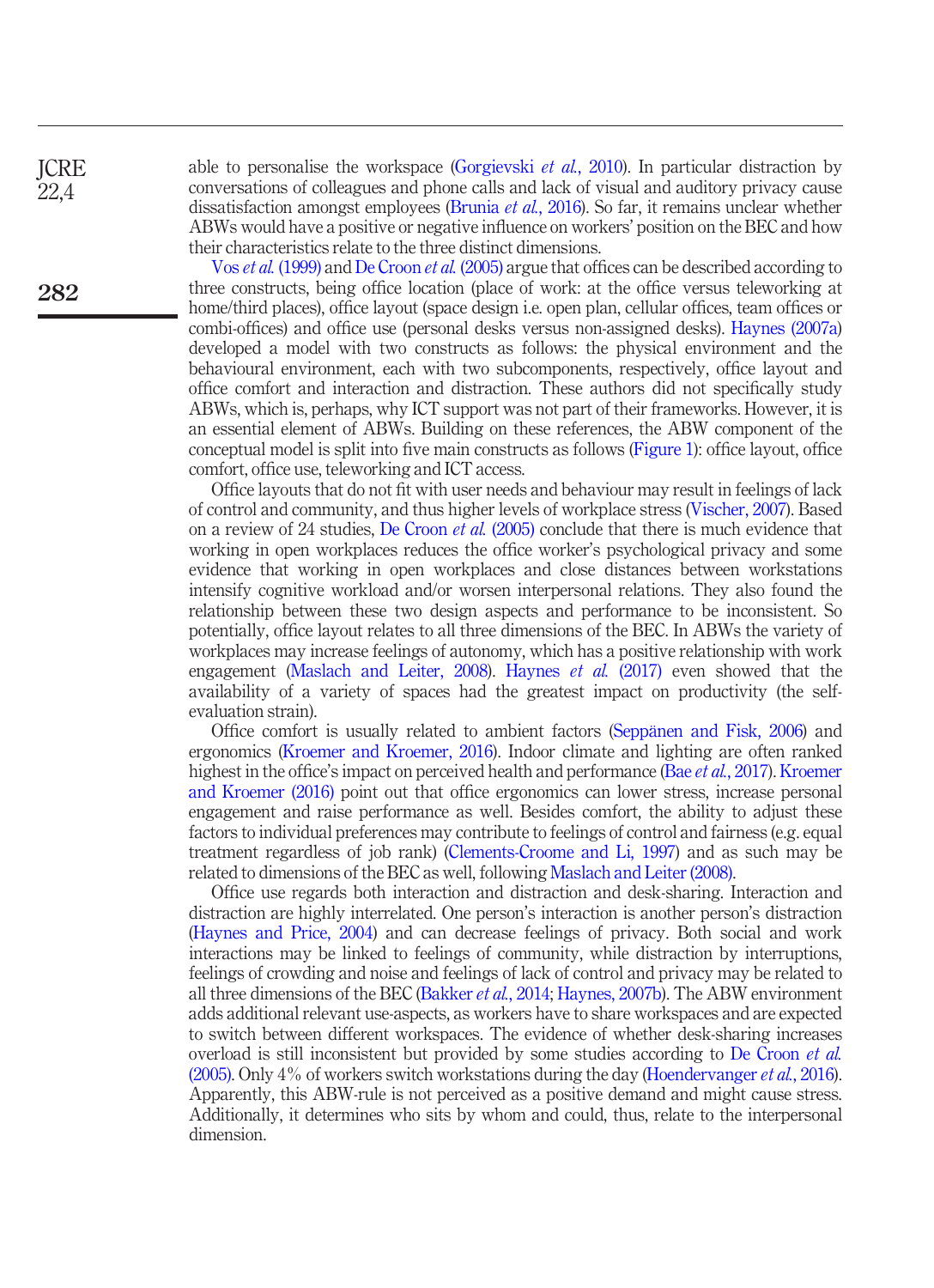Teleworking may result in more autonomy where to work, and thus in less interaction between staff members, which may reduce the possibility to obtain social support and feedback. It also may indicate that work is never completed [\(Demerouti](#page-14-8) et al., 2014; [Peters](#page-16-4) [and Van der Lippe, 2007\)](#page-16-4). Teleworking is shown to create loneliness, irritability, worry and guilt and stress [\(Mann and Holdsworth, 2003\)](#page-16-5). Besides these potential links to the individual and the interpersonal dimensions of the BEC, research has shown that telework intensity has consequences for the efficacy dimension [\(Hoornweg](#page-15-13) et al., 2016).

Last, inappropriate ICT facilities, information overload, the pressure to respond quickly to e-mails and social media and insufficient skills to cope with these issues may result in perceived work overload [\(Rennecker and Derks, 2012](#page-16-6); [Demerouti](#page-14-8) et al., 2014). As a consequence, a relationship with at least the individual dimension of the BEC can be expected. ICT access has also been shown to relate to the productivity of workers [\(Nurmilaakso, 2009](#page-16-7)). Intuitively, technology such as intranet and cloud computing could relate to the interpersonal dimension as well, as people can exchange information this way.

Therefore, we pose:

H1. ABW characteristics have a direct effect on an employee's position on the BEC.

#### Individual control variables

Not all individuals are equally likely to get a burnout. Therefore, various individual characteristics are included in the model as control variables. [Maslach](#page-16-3) et al. (2001) pointed out that the level of burnout amongst younger employees is higher than amongst those over 30 or 40 years old. This suggests that workers are more at risk to burn out earlier in their careers. Men score a little higher on the cynicism dimension of burnout, whereas women score higher on the exhaustion dimension of burnout [\(Maslach](#page-16-3) *et al.*, 2001), so gender matters as well. Also, employees with higher levels of education and singles are more likely to experience burnout [\(Maslach](#page-16-3) *et al.*, 2001). With regard to personality, [Schaufeli and](#page-17-0) [Enzmann \(1998\)](#page-17-0) refer to numerous studies that included one or more of the Big five personality characteristics. For example, people who score high on neuroticism are more sensitive to stress [\(Albrecht, 2010\)](#page-13-0) while extraversion and conscientiousness are directly associated with a higher level of well-being ([Parent-Lamarche and Marchand, 2019\)](#page-16-8).

Besides personal characteristics, individual job-related aspects could be relevant as well. Knowledge workers have to be productive in three different main activities, namely concentrated work, formal interactions and informal interactions [\(De Been](#page-14-9) et al., 2016). It might differ between workers how important each activity is, which could be relevant to the interpersonal strain (interactions) and, perhaps, also to the other BEC dimensions. Also, [Maslach](#page-16-3) *et al.* (2001) mention that burnout is higher amongst people in lower job ranks, who have little participation in decision making. Also, work experience acquired through on-the-job-training has been shown to lead to greater productivity ([Quinones](#page-16-9)  $et al., 1995$ ), and thus may affect the self-evaluation strain.

Therefore, we pose:

H2. Individual control variables affect an employee's position on the BEC.

### Situational variables

[Bakker](#page-14-7) *et al.* (2014) found that stressful aspects of the work situation are even more important predictors of burnout than personal control variables. [Maslach and Leiter \(1997\)](#page-16-0) identified six domains of situational work environment factors as follows: stress, control, Burnout and engagement dimensions

283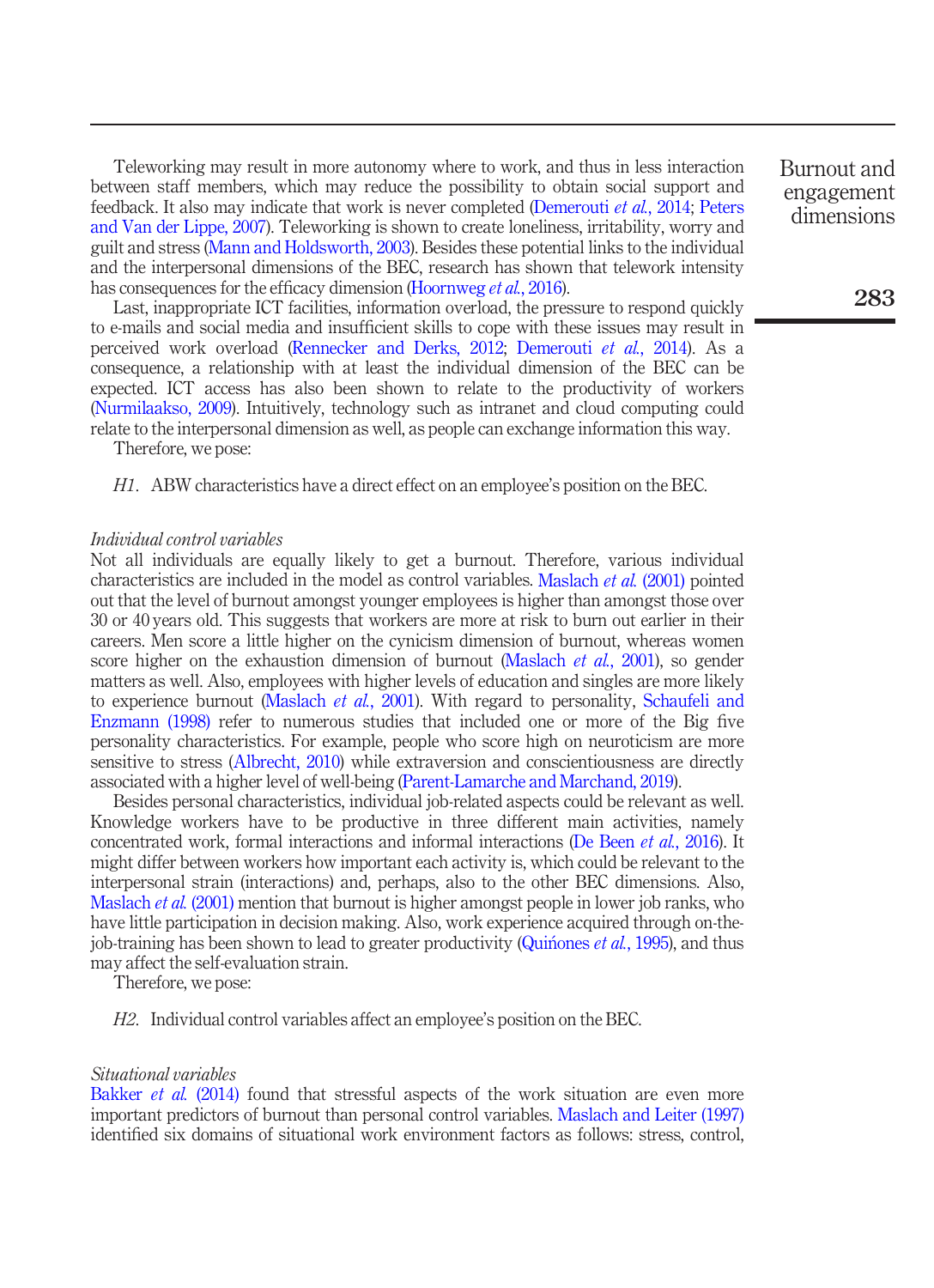reward, community, fairness and values. [TNO \(2015\)](#page-17-10) showed that job stress is mainly caused by insufficient autonomy (44%) and excessive workload (38%). High job demands and lack of control may result in job stress, which has been recognised as an early predictor of burnout and as an impairment of physical health, psychological well-being and work performance ([Kahn and Byosiere, 1992\)](#page-15-14). Reward refers to the power of reinforcements to shape behaviour and stress ([Leiter and Maslach, 2005](#page-16-10)). A high level of a perceived community may reduce stress [\(Schaufeli and Bakker, 2004\)](#page-16-11), e.g. by social support from coworkers and supervisors. Fairness emerged from the literature on equity and social justice. Unfairness occurs when there is the inequity of workload or reward, when there is cheating or when evaluations and promotions are handled inappropriately [\(Maslach](#page-16-3) et al., 2001). The sixth domain – Values – picks up the cognitive-emotional power of job goals and expectations ([Leiter and Maslach, 2005](#page-16-10)). When a conflict of values occurs at the job, workers will find themselves making a trade-off between the work they want to do and the work they have to do ([Maslach](#page-16-3) *et al.*, 2001; [Maslach and Leiter, 2008\)](#page-16-1):

H3. Situational variables affect an employee's position on the BEC.

Besides a direct relation between situational variables and the BEC, the office environment is likely to relate to these situational variables as well, so they are included as mediators in the conceptual model. For example, [Van der Voordt \(2004\)](#page-17-6) warns for additional workload due to desk sharing and switching, as workers lose time by finding available workspaces and adjusting their settings to their own preferences. Then, teleworking could reduce social support (community) and increase workload [\(Demerouti](#page-14-8) et al., 2014; [Peters and Van der](#page-16-4) [Lippe, 2007](#page-16-4)). [Oseland \(2009\)](#page-16-12) states that office design should provide workers with a feeling of control through both the personal space and the way they are allowed to use the office. Access to ICT and teleworking might also increase feelings of control. Reward not only relates to financial payment but also to a feeling of being appreciated. Supportive office design and comfort might add to this feeling [\(Rothe](#page-16-13) *et al.*, 2011). On the other hand, an office design that does not fit with user needs and behaviour may result in a lack of feelings of a community ([Vischer, 2007](#page-17-8)). Studies on activity-based offices also refer to fairness and values, for example, by mentioning that ABW is not considered as fair if not all levels in the organisation give up their dedicated desks [\(Appel-Meulenbroek](#page-14-10) et al., 2015).

So last, we pose:

**ICRE** 22,4

284

H4. ABW characteristics have an indirect effect on employee's position on the BEC, via the situational variables.

# Research methods

# Sampling and measuring

To test the conceptual model and hypotheses, quantitative data has been collected by means of an online questionnaire. CRE managers, facility-managers and human resource managers of 14 organisations with an ABW concept were asked to distribute the questionnaire to knowledge workers within their organisation, between 10 July and 4 September 2018. In total, 184 employees completed the full questionnaire with 85 questions and statements.

Regarding the ABW environment, respondents were asked to respond to a number of statements, using a five-point scale. The office layout is operationalised by workplace variety, workplace availability, openness, the distance between workplaces and facilities. The responses to eight statements (e.g. "The variety of workspaces allows me to choose the workspace that best fits the activity" and "In my opinion, the spatial design of the office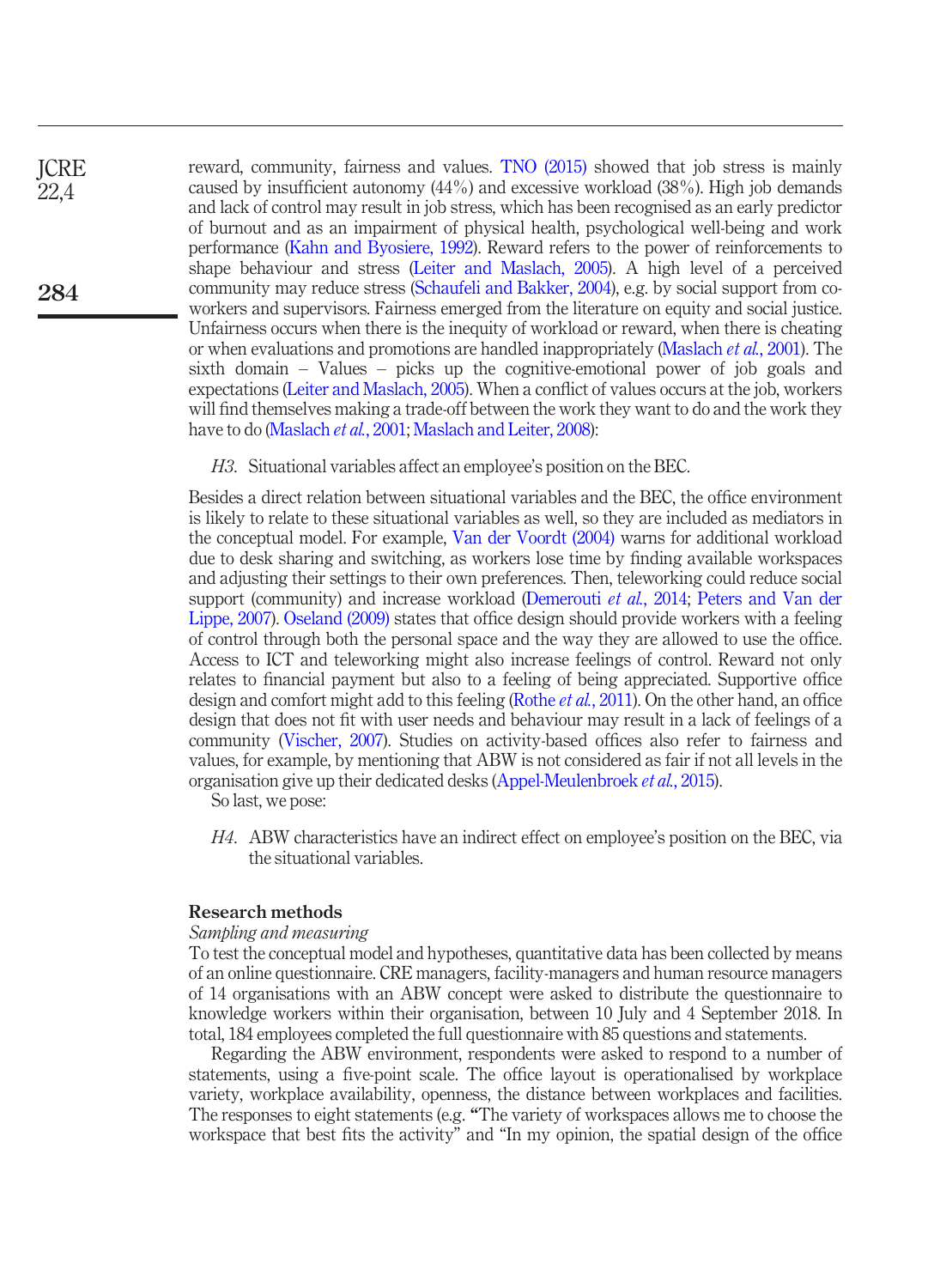environment is optimal") range from (strongly) disagree till (strongly) agree. Office comfort has been measured by 10 statements on ambient factors (e.g. air quality, ventilation, personal control), ergonomic furniture (desks and chairs) and overall comfort, with responses ranging from (very) uncomfortable till (very) comfortable. Office use has been operationalised by the frequency of choosing a workplace that fits best with the activity, leaving behind a clean desk, claiming a workplace by personalisation, interaction, distraction, the experience of excessive noise and opportunities to isolate themselves from colleagues, using 10 items (e.g. "during work, I interact with colleagues on a social level" and "during work, I am easily distracted by colleagues"). For teleworking two items were used ("I can work at home" and "I can work between home and the office" at any given time) and for ICT three items (e.g. "I can use cloud computing to store my data"), both with answers ranging from never till always.

The individual control variables age, gender, level of education and household composition were measured by closed questions. Personality has been measured by the Big Five Inventory (BFI-10) questionnaire ([Rammstedt and John, 2007](#page-16-14)), job rank by marking one out of six choices (e.g. trainee, board member, other) and work experience by indicating years of deployment at the current employer. Activities, in particular communication and concentration, were measured by their importance on a five-point scale. The six situational variables have been measured by 11 statements from the areas of work-life scale measure (AWS) (Leiter and Maslach, 2003), e.g. "I have too much work to do" and "I perceive my social rewards (e.g. appreciation, respect) as being sufficient for the work I do".

For the employees' position on the BEC, 15 statements (seven-point scale) were adopted from the Utrecht Burnout Scale (UBOS, [Brenninkmeijer and Van Yperen, 2003](#page-14-11)). The UBOS-GS is very similar to the widely used MBI-GS that assesses the three BEC dimensions [\(Maslach and Leiter, 2008\)](#page-16-1). See [Aussems \(2019\)](#page-14-12) for the full survey set-up.

#### Data analysis

Checks were conducted on sufficient sample size, multicollinearity and singularity, outliers, normal distribution, linearity and homoscedasticity, to define, which statistical analyses would be most appropriate and what kind of data reduction could be applied before the main analysis. Scale constructs were checked on internal consistency by Cronbach's alpha, which showed to be sufficiently high  $(>0.70)$  for most variables. Distraction conditions in the office (close proximity) lowered Cronbach's alpha of the office layout construct from 0.81 to 0.71. Because of its expected impact based on the many office noise studies, it was kept as a separate "proximity" variable. The office use items ( $\alpha = 0.34$ ) were entered into a factor analysis (Principal Axis Factoring and Direct Oblimin with Kaiser normalisation) to reduce the set of variables while assuming a latent construct of office use. This provided four factors, labelled interaction, distraction, desk-switching and claiming, explaining 62.8% of the total variance. The six situational variables were reduced by factor analysis as well due to low Cronbach's alpha values ( $\alpha$  = 0.634 (control), 0.540 (rewards) and 0.306 (community) with single items for the other three variables). The factor analyses reduced the set of variables to four factors, explaining 62.5% of the total variance. Recognition includes financial and social rewards and fairness. Overload and values group together. The control contains all original control items, while appreciation combines the social support items (from co-workers and from supervisors) with intrinsic rewards (pride). [Table 1](#page-7-0) shows the final variables that were used for further analyses. A path analysis was used as an extension of multiple regression analysis to simultaneously analyse the direct and indirect effects of ABWs on all three strains of the BEC and the relationships between the strains while controlling for individual variables and placing the situational variables as mediators. A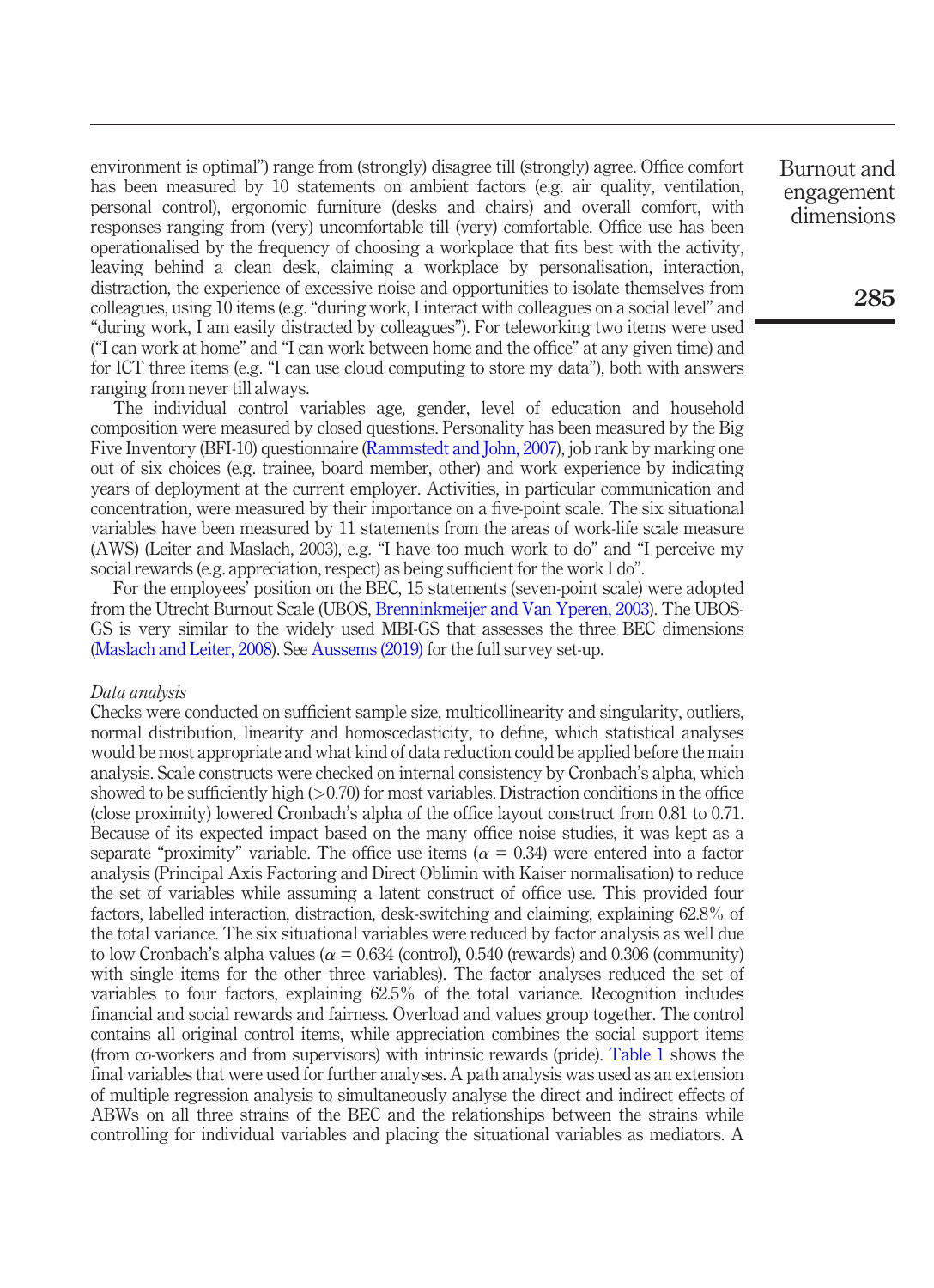| <b>JCRE</b><br>22,4                                                            | Variables                                                                                                                                                                                                                                                                                                                                                                                                                                                                                                                                                                                                  | Individual strain | Interpersonal strain | Self-evaluation strain |  |  |
|--------------------------------------------------------------------------------|------------------------------------------------------------------------------------------------------------------------------------------------------------------------------------------------------------------------------------------------------------------------------------------------------------------------------------------------------------------------------------------------------------------------------------------------------------------------------------------------------------------------------------------------------------------------------------------------------------|-------------------|----------------------|------------------------|--|--|
|                                                                                | Workplace characteristics                                                                                                                                                                                                                                                                                                                                                                                                                                                                                                                                                                                  |                   |                      |                        |  |  |
|                                                                                | Office layout                                                                                                                                                                                                                                                                                                                                                                                                                                                                                                                                                                                              | 0.100             | 0.036                | 0.060                  |  |  |
|                                                                                | Proximity                                                                                                                                                                                                                                                                                                                                                                                                                                                                                                                                                                                                  | $-0.077$          | $-0.030$             | $-0.176*$              |  |  |
|                                                                                | Office comfort                                                                                                                                                                                                                                                                                                                                                                                                                                                                                                                                                                                             | 0.023             | 0.135                | $0.144*$               |  |  |
|                                                                                | Office use                                                                                                                                                                                                                                                                                                                                                                                                                                                                                                                                                                                                 |                   |                      |                        |  |  |
| 286                                                                            | - Interaction                                                                                                                                                                                                                                                                                                                                                                                                                                                                                                                                                                                              | 0.078             | 0.085                | $0.168*$               |  |  |
|                                                                                | - Distraction                                                                                                                                                                                                                                                                                                                                                                                                                                                                                                                                                                                              | $-0.282**$        | $-0.176*$            | $-0.110$               |  |  |
|                                                                                | - Desk-switching                                                                                                                                                                                                                                                                                                                                                                                                                                                                                                                                                                                           | 0.008             | 0.074                | $0.210**$              |  |  |
|                                                                                | - Claiming                                                                                                                                                                                                                                                                                                                                                                                                                                                                                                                                                                                                 | $-0.086$          | $-0.103$             | $-0.0.37$              |  |  |
|                                                                                | Possibility to telework                                                                                                                                                                                                                                                                                                                                                                                                                                                                                                                                                                                    | $-0.015$          | 0.020                | $-0.006$               |  |  |
|                                                                                | <b>ICT</b> access                                                                                                                                                                                                                                                                                                                                                                                                                                                                                                                                                                                          | 0.091             | 0.076                | $0.155*$               |  |  |
|                                                                                | Individual control variables                                                                                                                                                                                                                                                                                                                                                                                                                                                                                                                                                                               |                   |                      |                        |  |  |
|                                                                                | Demographics<br>- Age                                                                                                                                                                                                                                                                                                                                                                                                                                                                                                                                                                                      | 0.106             | 0.109                | $0.277**$              |  |  |
|                                                                                | - Gender                                                                                                                                                                                                                                                                                                                                                                                                                                                                                                                                                                                                   | $Z = -0.354**$    | $Z = -0.131$         | $Z = -0.767$           |  |  |
|                                                                                | - Education level                                                                                                                                                                                                                                                                                                                                                                                                                                                                                                                                                                                          | 0.046             | $-0.066$             | $-0.064$               |  |  |
|                                                                                | - Household composition                                                                                                                                                                                                                                                                                                                                                                                                                                                                                                                                                                                    | 0.050             | $-0.024$             | 0.061                  |  |  |
|                                                                                | Personality                                                                                                                                                                                                                                                                                                                                                                                                                                                                                                                                                                                                |                   |                      |                        |  |  |
|                                                                                | - Extraversion                                                                                                                                                                                                                                                                                                                                                                                                                                                                                                                                                                                             | 0.121             | $0.221**$            | $0.263**$              |  |  |
|                                                                                | - Agreeableness                                                                                                                                                                                                                                                                                                                                                                                                                                                                                                                                                                                            | 0.087             | $0.212**$            | $0.198**$              |  |  |
|                                                                                | - Conscientiousness                                                                                                                                                                                                                                                                                                                                                                                                                                                                                                                                                                                        | 0.061             | 0.188*               | $0.225***$             |  |  |
|                                                                                | - Neuroticism                                                                                                                                                                                                                                                                                                                                                                                                                                                                                                                                                                                              | $-0.202**$        | $-0.150*$            | $-0.314**$             |  |  |
|                                                                                | - Openness                                                                                                                                                                                                                                                                                                                                                                                                                                                                                                                                                                                                 | 0.015             | $0.231**$            | $0.158*$               |  |  |
|                                                                                | Work-related variables                                                                                                                                                                                                                                                                                                                                                                                                                                                                                                                                                                                     |                   |                      |                        |  |  |
|                                                                                | - Job Rank                                                                                                                                                                                                                                                                                                                                                                                                                                                                                                                                                                                                 | $Z = -0.218$      | $Z = -0.036$         | $Z = -0.133$           |  |  |
|                                                                                | - Work experience                                                                                                                                                                                                                                                                                                                                                                                                                                                                                                                                                                                          | 0.038             | 0.052                | 0.339**                |  |  |
|                                                                                | - Activities concentration                                                                                                                                                                                                                                                                                                                                                                                                                                                                                                                                                                                 | $-0.039$          | 0.112                | 0.083                  |  |  |
|                                                                                | - Activities_informal interaction                                                                                                                                                                                                                                                                                                                                                                                                                                                                                                                                                                          | 0.097             | $0.191**$            | 0.080                  |  |  |
|                                                                                | - Activities formal interaction                                                                                                                                                                                                                                                                                                                                                                                                                                                                                                                                                                            | 0.028             | $0.307**$            | 0.010                  |  |  |
|                                                                                | Situational variables                                                                                                                                                                                                                                                                                                                                                                                                                                                                                                                                                                                      |                   |                      |                        |  |  |
|                                                                                | Recognition                                                                                                                                                                                                                                                                                                                                                                                                                                                                                                                                                                                                | $0.228**$         | $0.297**$            | $0.146*$               |  |  |
|                                                                                | Overload                                                                                                                                                                                                                                                                                                                                                                                                                                                                                                                                                                                                   | $0.365**$         | 0.106                | $-0.037$               |  |  |
|                                                                                | Control                                                                                                                                                                                                                                                                                                                                                                                                                                                                                                                                                                                                    | 0.130             | $0.196**$            | $0.370**$              |  |  |
| Table 1.                                                                       | Appreciation                                                                                                                                                                                                                                                                                                                                                                                                                                                                                                                                                                                               | 0.054             | $0.367**$            | $0.290**$              |  |  |
| Bivariate correlations                                                         |                                                                                                                                                                                                                                                                                                                                                                                                                                                                                                                                                                                                            |                   |                      |                        |  |  |
| of workplace<br>characteristics and<br>individual and<br>situational variables | <b>Notes:</b> ** = significant at 0.01 level; * = significant at 0.05 level. A test on interrelationships between the<br>three BEC dimensions showed two correlations to be significant: between the individual and interpersonal<br>strain $(0.419**)$ and between the self-evaluation and interpersonal strain $(0.289**)$ . The correlation between<br>individual strain and self-evaluation strain was not significant. As Maslach and Leiter (1997) did assume<br>relations between all three strains, we stick to including all three relations in the path model, with arrows in<br>both directions |                   |                      |                        |  |  |

<span id="page-7-0"></span>major advantage is that this method can estimate direct and indirect effects simultaneously and allows them to include several dependent variables. To select, which variables and relations to include in the path analysis, first bivariate correlation analyses were performed for all possible relations in the model, to check whether the theoretical assumptions are replicated in this sample. A minimum sample size for regression type analyses is  $N =$  $50 + 8k$ , in which k is the number of predictors or independent variables ([Tabachnick and](#page-17-11) [Fidell, 2007\)](#page-17-11). The variable with the highest amount of (15) predictors in the path model is the self-evaluation strain and  $50 + 8 * 15 = 170$  still falls within the sample size of 184 respondents.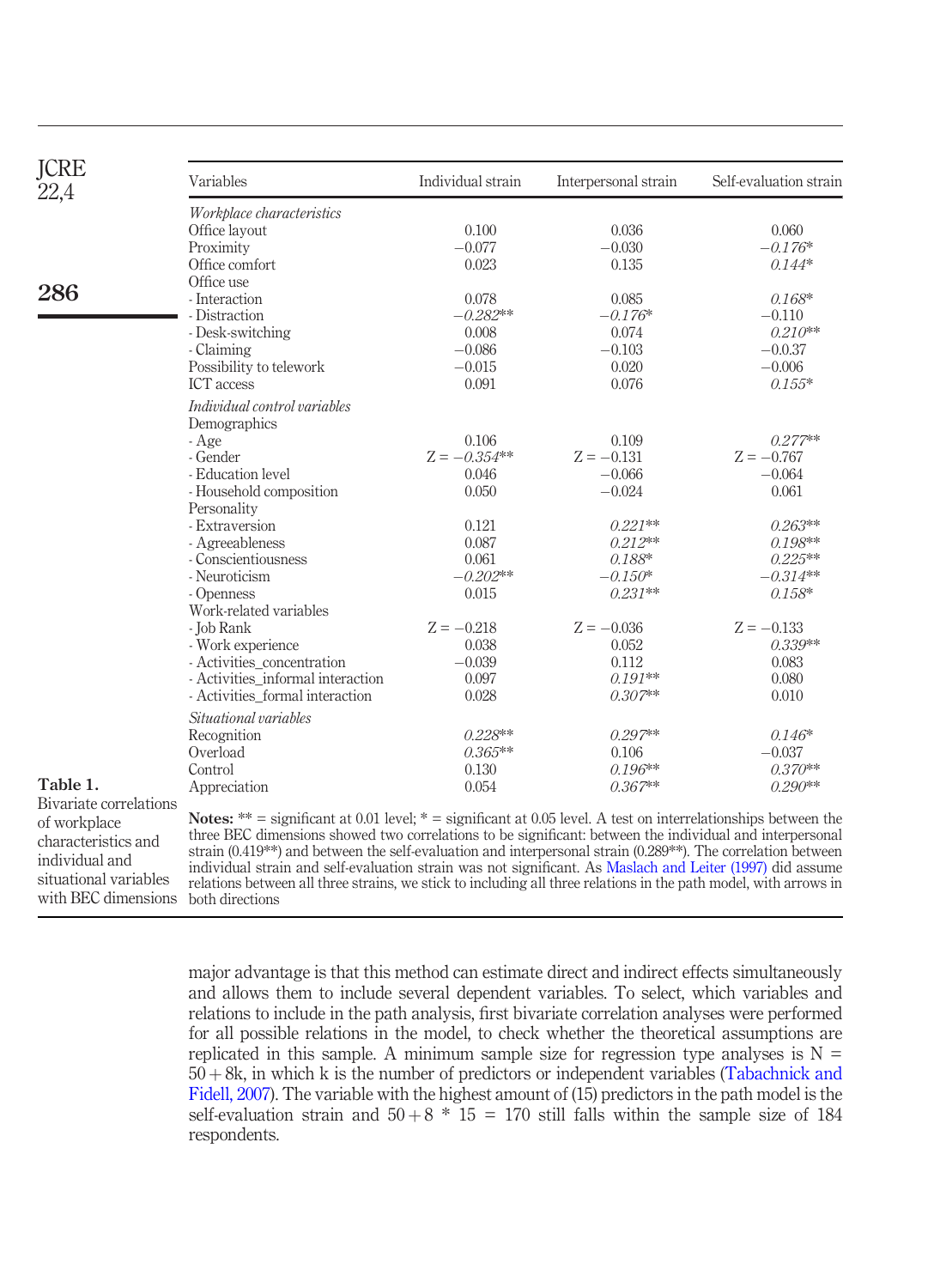# **Results**

# Sample characteristics

The sample contains a larger share of women (56.0%) compared to the whole Dutch work population (46%). The respondents are between 20 and 66 years of age ( $M = 43.7$ ; SD = 11.8), whereas the overall average age of Dutch workers is 42.1 years; the difference is not significant. The majority of respondents (77.7%) is highly educated, 20% is single, 76.6% is living together/married without children (32.1%) or with children (44.6%) and 3.3% marked "other". The majority of respondents perceive themselves as outgoing and sociable (72.8%), indicating extravert personalities. For agreeableness, most respondents see themselves as generally having trust (91.8%). The majority of respondents identify themselves as doing a thorough job (91.8%) and, thus being conscientious. For neuroticism, the majority of respondents identify themselves as being relaxed and handling stressful situations well (66.3%), rather than being nervous easily (6.5%). With respect to openness, the majority of respondents identify themselves positively too. Work experience averages 13.1 years (SD = 11.4). Most respondents are regular employees (71.2%), with 20.7% being a manager/ supervisor. The importance of the three activities (concentration, formal and informal communication) is very similar for all respondents as follows: the average is a little above 4 (= important) with standard deviations of approximately 0.7.

In general, the mean scores on the BEC traits were on the positive side of the seven-point scale, so pointing towards an engaged sample with relatively low burnout symptoms. The individual dimension scored a 6.13 average (SD =  $0.74$ ), the interpersonal dimension 6.36  $(SD = 0.82)$  and the self-evaluation dimension  $5.70$   $(SD = 0.713)$ .

#### Bivariate correlation analyses

The findings of the bivariate analyses ([Table 1](#page-7-0)) indicate significant relationships between most ABW constructs and all situational variables with at least one of the BEC dimensions. Only office layout, desk claiming and teleworking did not show any significant direct correlations. However, office layout and teleworking do show potential for an indirect relation mediated by situational variables, as they correlated, respectively, with recognition and with control and appreciation [\(Table 2](#page-8-0)). Again, desk claiming did not, and therefore is left out of the path analysis, as there is also no existing proof in previous studies relating this specific aspect of office use to any of the situational variables or the BEC.

The individual control variables age, gender and personality also showed to be significantly correlated with at least one of the BEC dimensions, whereas education level

<span id="page-8-0"></span>

| Workplace characteristics                                                   | Recognition                     | Overload                      | Control                    | Appreciation                   |                                  |
|-----------------------------------------------------------------------------|---------------------------------|-------------------------------|----------------------------|--------------------------------|----------------------------------|
| Office layout<br>Proximity<br>Office comfort                                | $0.149*$<br>0.027<br>$0.255***$ | 0.071<br>$-0.007$<br>$-0.090$ | 0.103<br>$-0.097$<br>0.127 | 0.037<br>$-0.078$<br>$0.233**$ |                                  |
| Office use                                                                  |                                 |                               |                            |                                |                                  |
| - Interaction                                                               | 0.093                           | 0.060                         | 0.044                      | 0.112                          |                                  |
| - Distraction                                                               | $-0.069$                        | $-0.153*$                     | $-0.100$                   | $-0.038$                       |                                  |
| - Desk-switching                                                            | 0.107                           | $-0.056$                      | 0.143                      | 0.060                          | Table 2.                         |
| - Claiming                                                                  | $-0.089$                        | 0.030                         | $-0.091$                   | $-0.116$                       |                                  |
| Possibility to telework                                                     | 0.114                           | $-0.122$                      | $0.205***$                 | $0.170*$                       | Correlations between             |
| <b>ICT</b> access                                                           | 0.117                           | $-0.091$                      | 0.128                      | 0.118                          | workplace<br>characteristics and |
| <b>Notes:</b> ** = significant at 0.01 level; * = significant at 0.05 level |                                 |                               |                            |                                | situational variables            |

Burnout and engagement dimensions

287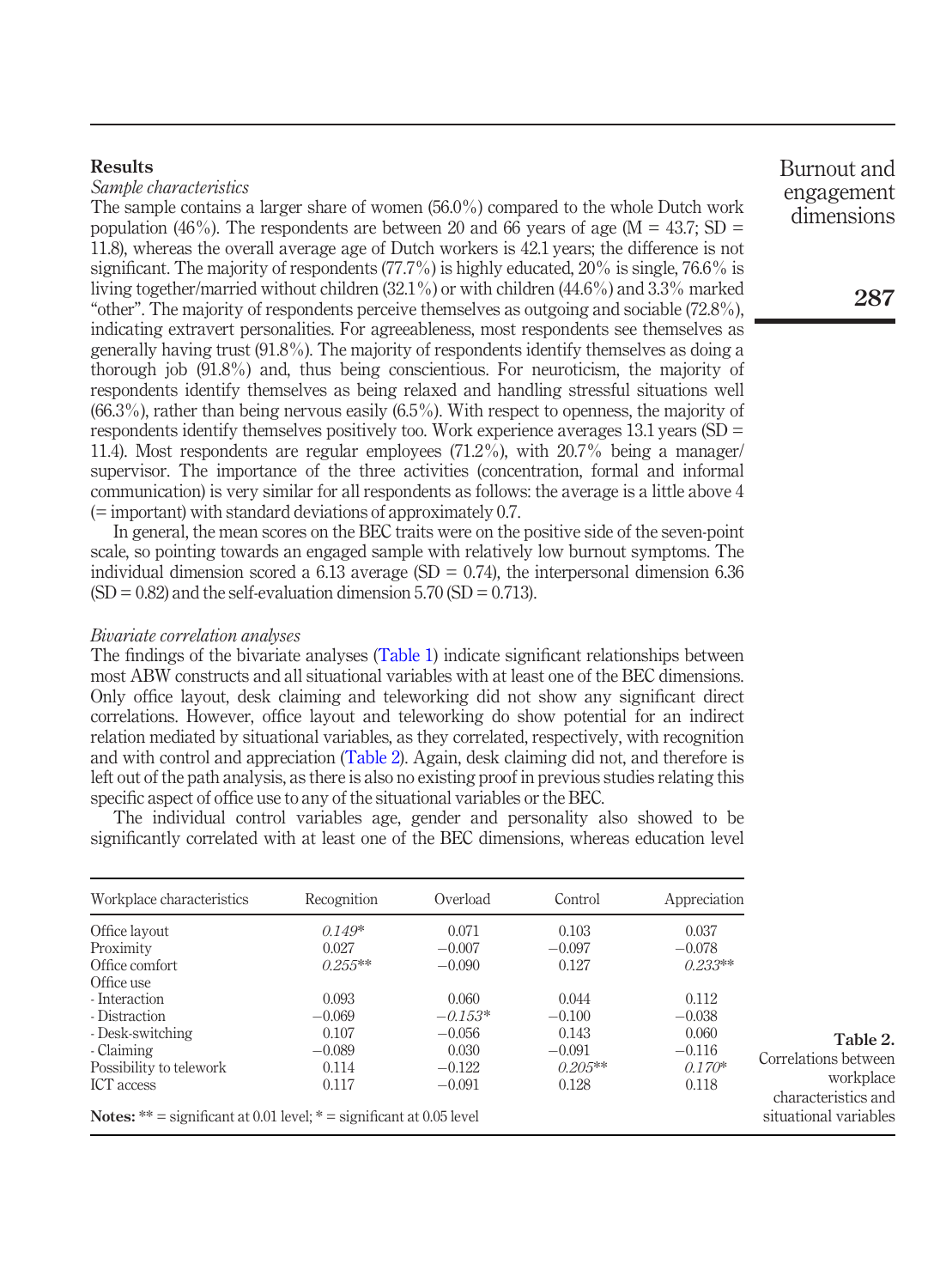and household composition did not. Regarding the five work-related variables, work experience and formal and informal interaction showed to be significantly correlated, with, respectively, the self-evaluation strain and the interpersonal strain.

# Path analysis

The model to be tested, based on theory and bivariate analyses, is presented in [Figure 2](#page-9-0).

[Figure 3](#page-10-0) shows the relations that remained significant in the path analysis, with the standardised coefficient for each link. The  $R^2$  is 0.20 for the individual strain, 0.25 for the interpersonal strain and 0.31 for the self-evaluation strain. So, a maximum of almost a third of the variation in the BEC dimension is explained by the independent variables. The ABW constructs explain only a few per cent of the variation in the situational variables (recognition  $R^2 = 0.07$ ; overload  $R^2 = 0.02$ ; control  $R^2 = 0.04$ ; appreciation  $R^2 = 0.07$ ). Three ABW constructs showed significant relations with a BEC dimension, namely distraction (office use), Office comfort and teleworking. The interpersonal strain has (bidirectional) links both with the individual ( $\beta = 0.31$ ) and the self-evaluation strain ( $\beta = 0.12$ ), but again the relationship between the individual and the self-evaluation strain was not significant.

Distraction has a direct negative relationship with the individual strain ( $\beta = -0.21$ ) indicating that when distraction increases, exhaustion increases. More peculiar is the indirect relationship through overload, where distraction decreases overload ( $\beta$  = -0.15) and increases energy ( $\beta$  = 0.22). Also, women score higher on individual strain (more energy) than men  $(\beta = -0.18)$ .

Office comfort only has indirect relations, both through increasing feelings of recognition  $(\beta = 0.23)$  and appreciation  $(\beta = 0.20)$ , with increased involvement (the interpersonal strain,  $\beta$  = 0.18 and 0.17). Workers for who formal meetings are more important ( $\beta$  = 0.23) or who have more open personalities ( $\beta = 0.15$ ) also score higher on the interpersonal strain.

The possibility for teleworking relates to increased feelings of control  $(\beta = 0.21)$ , which relates to efficacy (the self-evaluation strain,  $\beta = 0.20$ ), so again only an indirect relation.





<span id="page-9-0"></span>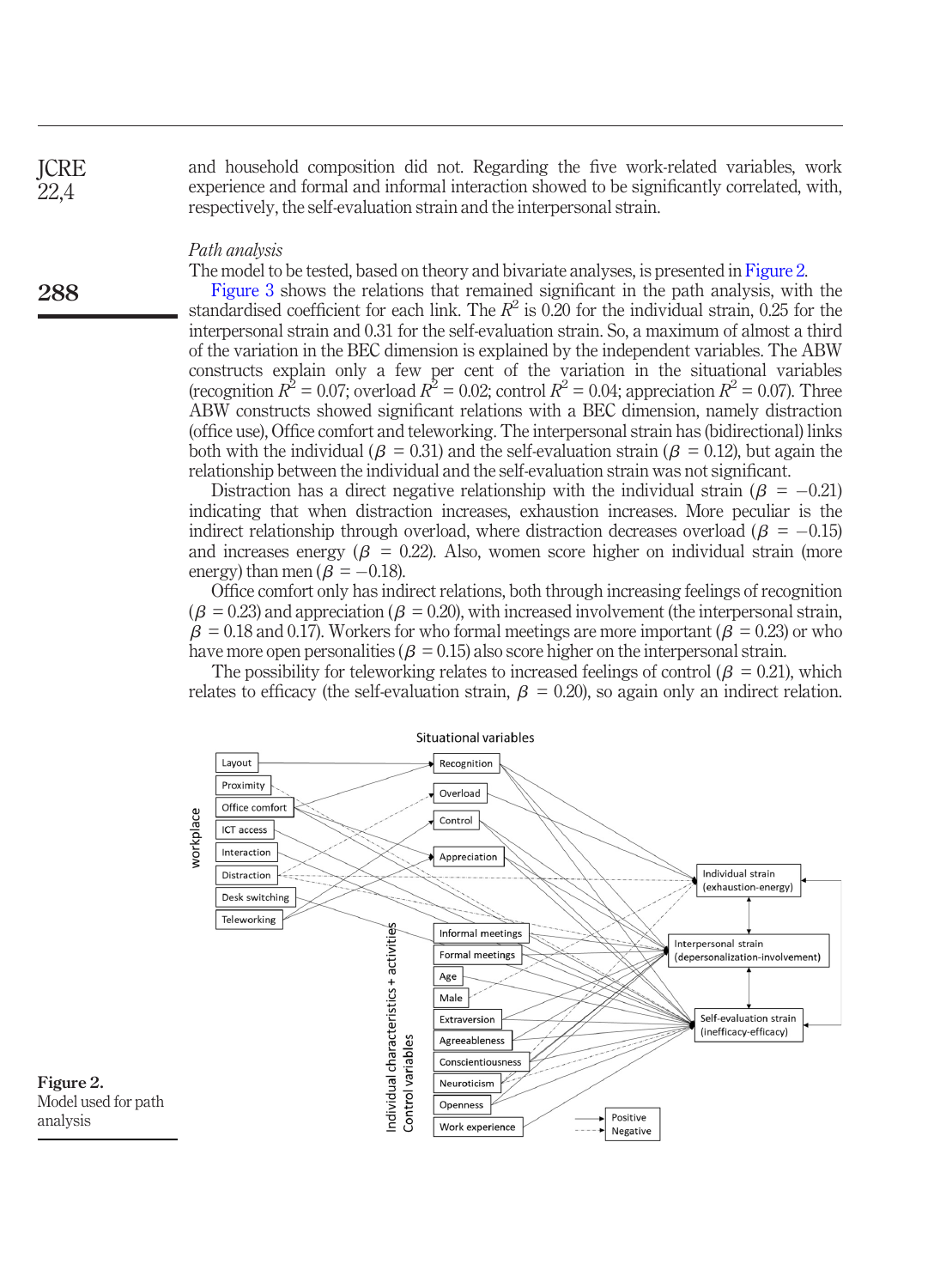

<span id="page-10-0"></span>More conscientious ( $\beta = 0.17$ ) and more agreeable ( $\beta = 0.04$ ) personalities and workers with more work experience (in years at this employer;  $\beta = 0.24$ ) also score higher on efficacy, while more neurotic persons score lower ( $\beta = -0.18$ ).

# Discussion, implications and limitations

Impact of activity-based workplaces on employees' position on the burnout-engagement continuum

Hypothesis H1 (ABW characteristics have a direct effect on an employee's position on the BEC) can only be partially accepted for office use. Only one significant, negative direct relation came forward, between distraction and the individual strain (exhaustion-energy) of the BEC. A lot of distractions can be frustrating, which costs energy on its own and people have to work longer to get their work done by making up for a lost time. There is not much research yet on how to deal with distractions. Most studies on acoustics and noise focus on sound levels ([Keränen and Hongisto, 2013\)](#page-15-15) or noise effects on satisfaction [\(Kim and De Dear,](#page-15-16) [2013\)](#page-15-16) but not on (mental) health of employees. With the trend towards increased open offices, this deserves further research into the effects of technologies such as sound masking [\(Jahncke](#page-15-17) et al., 2016) and optimising coping behaviour. Contrary to previous studies on productivity [\(Haynes, 2007b](#page-15-11)), distraction did not relate to the self-evaluation strain. As there was no link between the individual and self-evaluation strain, there is also no indirect effect of distraction on efficacy, which is unexpected. As many respondents in this sample rated their efficacy very high, there might be a restriction of range in the dependent variable. All the other ABW characteristics did not relate to the self-evaluation strain in the path model either, where previous studies suggested a relationship with comfort (Bae et al.[, 2017\)](#page-14-5) and ICT access ([Nurmilaakso, 2009](#page-16-7)).

That desk-switching supports people's efficacy is one of the basic assumptions of ABW, but it has not been proven in studies and again is not confirmed here. Previous work suggests that task-switching triggers overload ([Demerouti](#page-14-8) *et al.*, 2014), but for desk-switching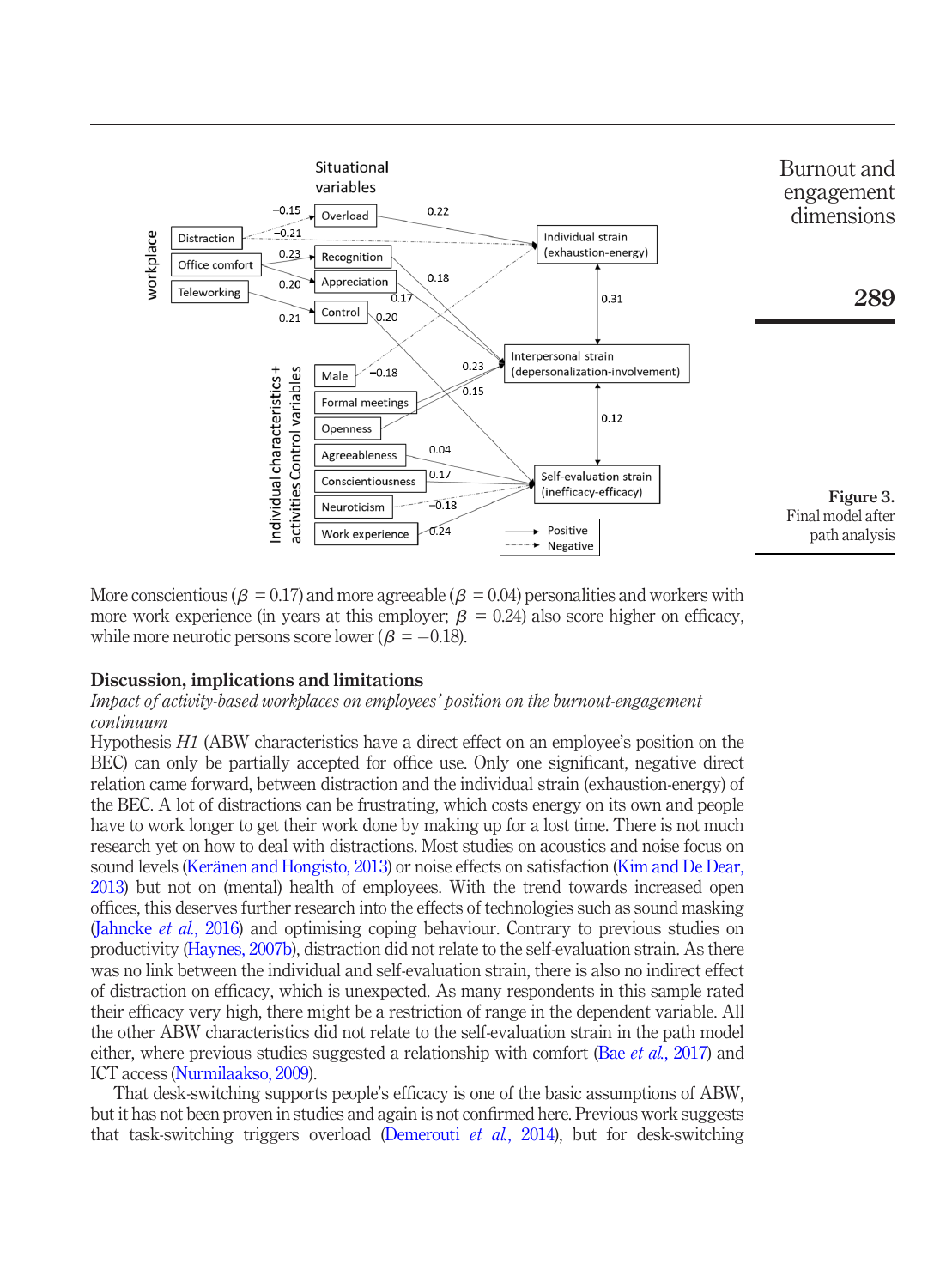(which is supposed to be based on switching tasks) this is not confirmed by our findings. Perhaps, for desk switching this is only the case when there are "negative" reasons (e.g. distraction) causing the switch ([Hoendervanger](#page-15-12) *et al.*, 2016). Claiming the same desk by personalising does not seem to support the efficacy or provide less exhaustion either. Perhaps, those who claim desks, do this for different reasons than stress, for example, to express status or to be able to use a preferred workplace every day.

Also, surprising is the lack of a relation between interaction and interpersonal strain (involvement). Where the importance of formal meeting activities for one's work was related to increased involvement in the model, actually having more social or work-related interactions was not. As involvement definitions are generally based on communication processes (Lopes et al.[, 2017](#page-16-15)), this seems counterintuitive. On the other hand, the actual interactions might not have provided a positive experience to the employees. Clearly, further research on office use is needed to fully understand ABW environments. It would also be interesting to replicate this research amongst people with more extensive burnout symptoms.

Hypothesis H4 (ABW characteristics have an indirect effect on employee's position on the BEC via the situational variables) can be accepted more strongly. First, where distraction already had a direct effect, there is additionally a mediated effect through a negative effect on overload. Remarkably, the data do not only suggest that an increase in overload ("I have too much work to do") increases feelings of energy but also that distraction decreases perceived overload. A lack of (auditory) privacy is generally associated with greater feelings of exhaustion ([Bakker](#page-14-7) et al., 2014), but maybe there are also welcome forms of distraction, which make people relax for a moment. A large part of the sample scored high on the individual strain (more energy), so, perhaps, they get energy from having a lot of work to do. However, the continuation of this situation might lead to burnout in the long run. Clearly, distraction in the office deserves further research.

Second, perceived office comfort relates significantly to both feelings of recognition and appreciation. Like in earlier research [\(Maslach and Leiter, 2008](#page-16-1)), such feelings increase the involvement of workers (interpersonal strain). One of the major dilemmas in designing office comfort remains that what is optimal for one person or group may not be optimal for other people [\(Bitner, 1992\)](#page-14-13). There exist significant individual differences in preferences ([Wang](#page-17-12) et al.[, 2018\)](#page-17-12) and Budie et al. [\(2019\)](#page-14-14) showed that those using the open spaces in ABWs a lot find comfort even more important.

Third, teleworking improved efficacy via increased control. While teleworking provides some autonomy, and thus control, [Hoornweg](#page-15-13) et al.  $(2016)$  showed that there might be a limit to this effect, as the effect on productivity changed from positive to negative with a higher telework intensity. Also, telecommuters experience more time pressure in the long run, while making longer work hours [\(Peters and Van der Lippe, 2007](#page-16-4)), although in this sample this did not lead to more exhaustion. The increased perceived efficacy could also be caused by the fact that the respondents found a distraction-free environment at home or a better work-life balance.

The expected indirect relations between office layout and all BEC dimensions through recognition were not confirmed in the path analysis. So, relations of office layout design with the workload and interpersonal relations ([De Croon](#page-14-4) et al., 2005) and control [\(Vischer, 2007\)](#page-17-8) could not be confirmed. In general, all layout items scored a mean between 3 and 4 on a fivepoint scale indicating that workers in the sample perceive a good fit between their needs and abilities and the layout of their ABW. Perhaps, there was too little variation in layout quality to identify an effect. Another explanation might be that the high demands of an open ABW environment (noise-causing exhaustion and less efficacy) are compensated by appropriate

290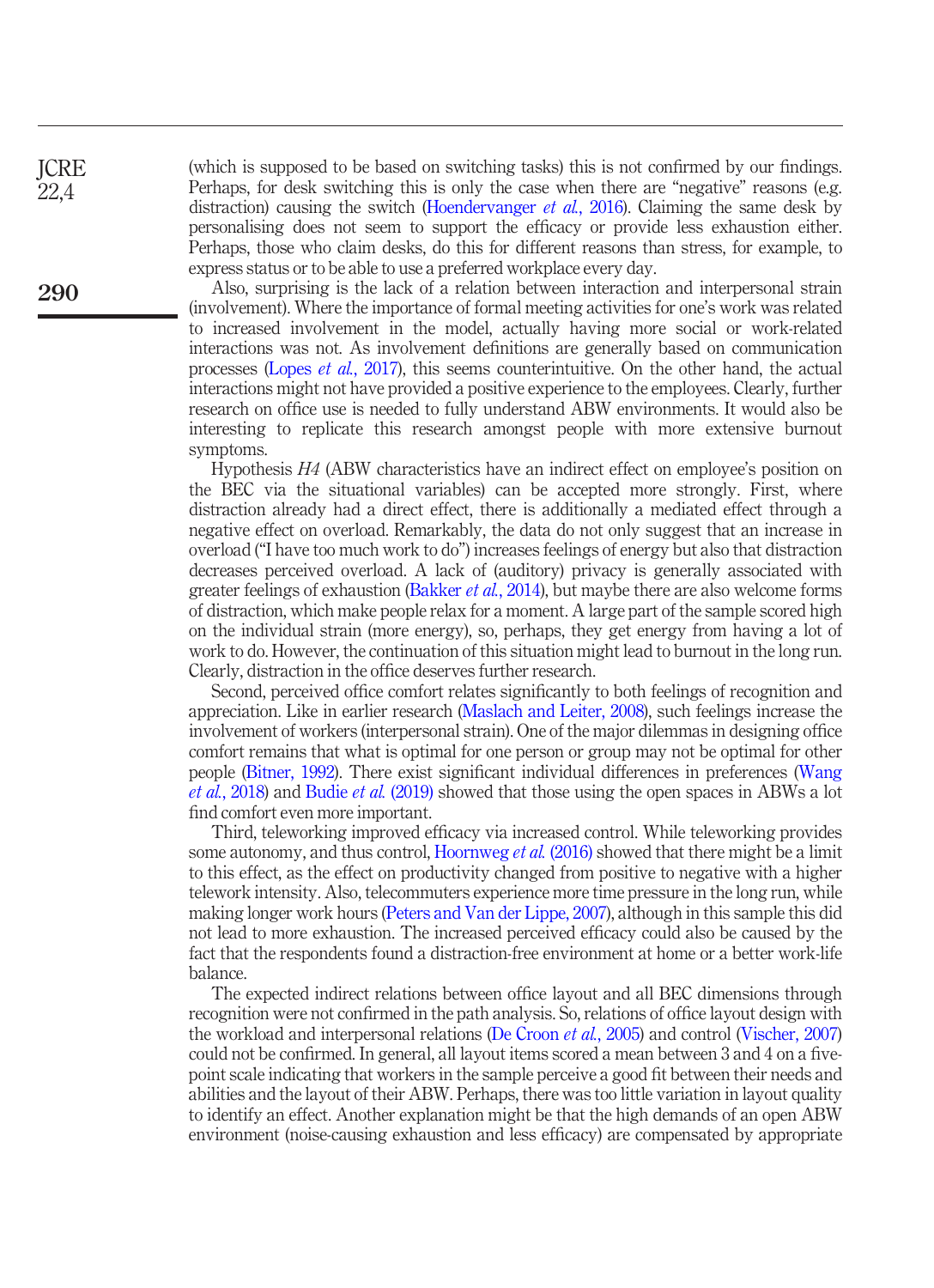resources (variety in spaces, facilities), as put forward in the Job-demands-resources model by [Bakker and Demerouti \(2007\)](#page-14-15). Further research should shed more light on whether and how the ABW layout design affects burnout and engagement.

# Burnout-engagement continuum and personal control variables

It was not completely unexpected that no relationships between the individual and selfevaluation strain were found in the path analyses. Others [\(Lee and Ashforth, 1996\)](#page-16-16) found relatively low correlations of professional efficacy with both other dimensions as well. The relationship between the individual and interpersonal strain was confirmed, which is in line with the idea that these form the core of burnout ([Green](#page-15-18) *et al.*, 1991).

Hypothesis H2 (Individual control variables affect an employee's position on the BEC) and H3 (Situational variables affect an employee's position on the BEC) are confirmed, but less complete than expected. For example, [Alarcon](#page-13-1) et al. (2009) found that neurotic workers feel less energetic and experience more exhaustion, while in this study the neuroticism trait only relates negatively to efficacy. Previous research [\(Langelaan](#page-16-17) et al., 2006) claims that high neuroticism is the core antecedent of burnout, whereas people who score high on work engagement are characterised by low neuroticism in combination with high extraversion. The positive relation between openness and efficacy is also not confirmed, nor are previous findings of a relation between neuroticism and the interpersonal dimension [\(Schaufeli and](#page-17-0) [Enzmann, 1998\)](#page-17-0). It is clear that personality plays a role, but further research with larger and more diverse samples is necessary to gain more insight into how personality influences the BEC in an ABW context. Also, the findings regarding the effect on gender oppose that of [Maslach](#page-16-3) *et al.* (2001), as men scored higher on exhaustion than women.

As expected, more experienced workers are more likely to see themselves as efficacious. [Maslach](#page-16-3) *et al.* (2001) argued that age is related to work experience, suggesting that the risk of burnout is higher in an earlier phase of ones' career, but in this study, age was not related to any of the BEC dimensions. Regarding the importance of activities, workers who consider formal meetings more important show higher involvement. This does not apply to informal meetings. Further research should identify why this might be the case.

#### Limitations of the study

The study of complex phenomena such as burnout and engagement would benefit from longitudinal research. Due to the cross-sectional design of our study, it is impossible to derive causal relationships. Besides being a cross-sectional survey, this study was limited to the perceived impact of the physical environment, workers' activities, individual characteristics and work-related situational variables on burnout/engagement. The  $R^2$ values suggest that additional variables exist that explain workers' position on the BEC dimensions.

The sample only included Dutch respondents and was relatively small. Although the current sample showed to be sufficiently large to conduct an appropriate path analysis, the limited size of the sample and a large number of influencing variables allowed to identify only relatively strong relationships. Not identifying relationships does not mean that they do not exist, but probably they are not sufficiently strong to be identified with the present size of the sample. A larger sample might have resulted in the identification of more relationships between the many independent variables and the burnout-engagement dimensions. The sample also includes workers from many different organisations. However, apart from being an official organisation, no further information about these organisations was available. Also, the findings can only be an indication of the Dutch context in which the data were gathered.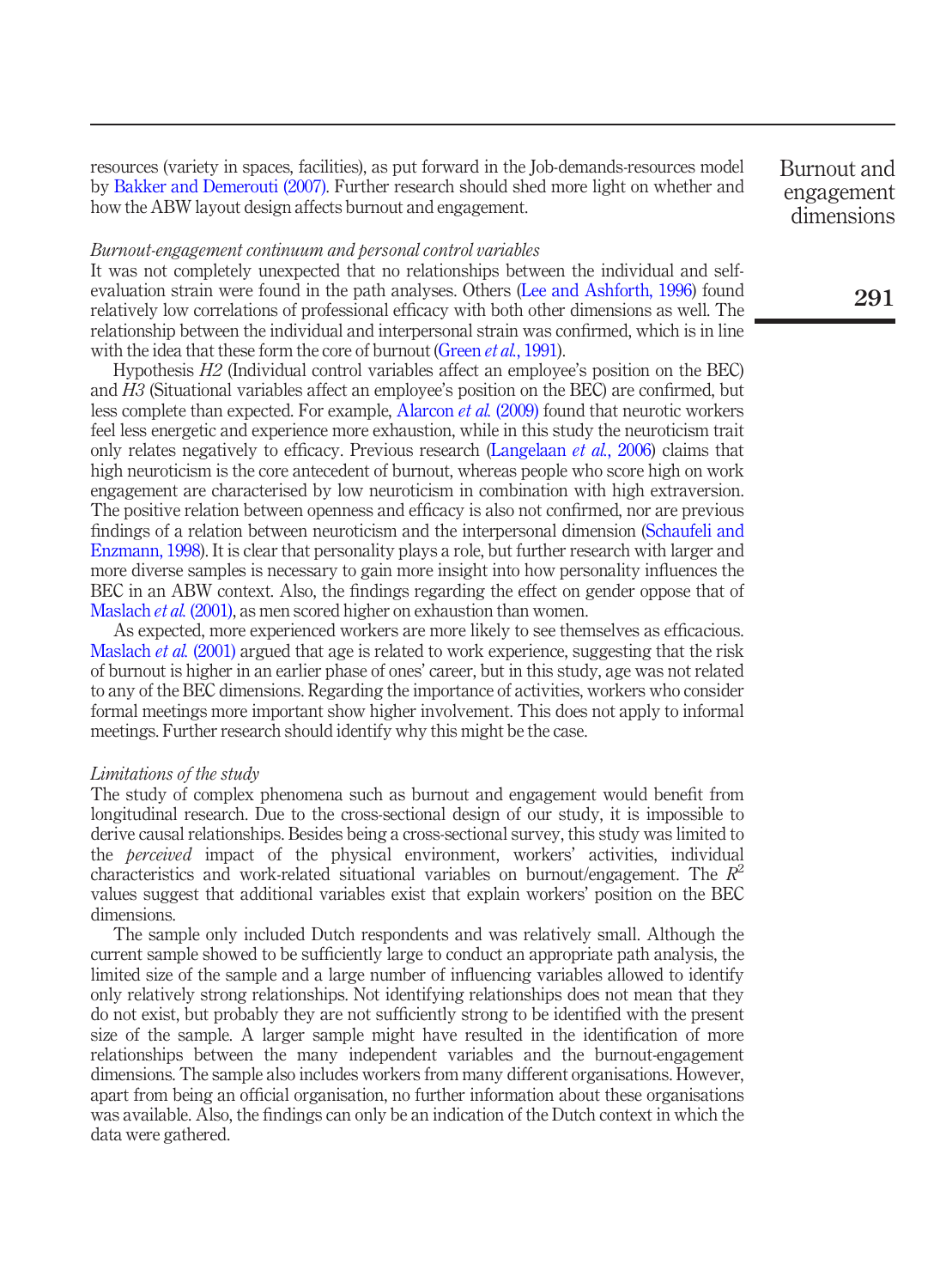While the burnout-engagement dimensions have been measured by validated measures, this does not (yet) apply to some of the independent variables. Additionally, using a more extended questionnaire (e.g. all 29 statements derived from the AWS, rather than the selection of 11 statements in this study) would be worthwhile to conduct more in-depth analyses of the relationships between the physical workplace characteristics, control variables and other potentially relevant variables, if the sample had been bigger.

The current study is partly exploratory (data-driven decisions, which variables to include in the path analysis) and partly theory-driven (testing hypotheses of interrelationships between families of independent, mediating and control variables and the BEC). When a more extended theory is available, follow-up research could focus on more detailed hypotheses regarding single variables.

Besides larger samples, qualitative research using workshops with medical experts, business managers, CRE and facilities managers, human resource managers and wellinformed employees and analyses of sick leave data should be used to further validate the scales of the BEC and its relationship with ABW characteristics.

#### Practical implications

Especially office use requires more attention of workplace managers in practice when implementing the ABW concept. CRE managers aiming at mentally healthy workplaces should focus on offering a low distraction, comfortable environment. Workers should have the opportunity (and the organisational culture, [Babapour, 2019](#page-14-16)) to isolate themselves from distraction when necessary, by providing various types of workplaces that support concentration (e.g. cell-offices, quiet areas, private spaces) and/or clear use-protocols in more open environments. Furthermore, CRE managers are recommended to support teleworking to a certain extent, to keep employees feeling in control but still connected to the organisation and their colleagues. In all cases, individual preferences should be taken into account as well.

#### **Conclusion**

Overload showed to be the strongest predictor of the individual (exhaustion-energy) dimension of the BEC, the importance of formal interaction of the interpersonal (cynicisminvolvement) dimension and work experience of the self-evaluation (inefficacy-efficacy) dimension. Because CRE is a supportive resource, it makes sense that work and individual characteristics have a larger effect on employees' mental health than the CRE. However, the standardised coefficients of the ABW constructs were of a similar size as those of the individual and situational variables. So, although neglected in previous studies, the physical work environment should clearly be included in future studies on burnout and engagement in ABWs as well. An additional novelty of this paper is that several general assumptions of ABW did not come forward in this analysis and clearly need more research to show whether these expectations are met in practice.

# References

- <span id="page-13-1"></span>Alarcon, G., Eschleman, K.J. and Bowling, N.A. (2009), "Relationships between personality variables and burnout: a meta-analysis", Work and Stress, Vol. 23 No. 3, pp. 244-263.
- <span id="page-13-0"></span>Albrecht, S.L. (Ed.) (2010), "Handbook of employee engagement: perspectives", Issues, Research and Practice, Elgar, Glos.

292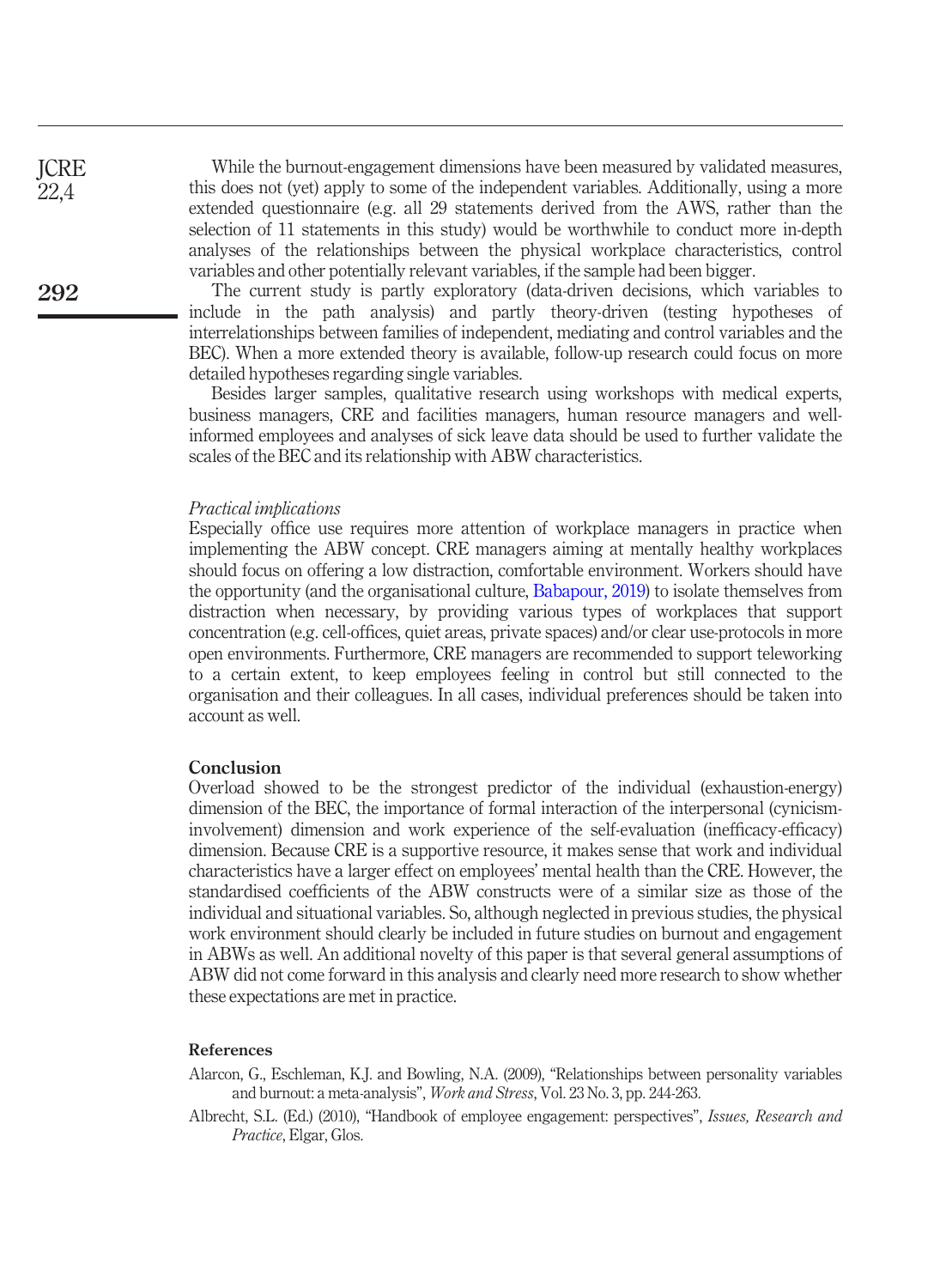- <span id="page-14-10"></span>Appel-Meulenbroek, R., Kemperman, A., Kleijn, M. and Hendriks, E. (2015), "To use or not to use; which type of property should you choose? Predicting the use of activity-based offices", *Journal of* Property Investment and Finance, Vol. 33 No. 4, pp. 320-336.
- <span id="page-14-1"></span>Arif, M., Katafygiotou, M., Mazroei, A., Kaushik, A. and Elsarrag, E. (2016), "Impact of indoor environmental quality on occupant well-being and comfort: a review of the literature", International Journal of Sustainable Built Environment, Vol. 5 No. 1, pp. 1-11.
- <span id="page-14-12"></span>Aussems, R. (2019), "Healthy work environments. Impact of physical work environment on a burnoutengagement continuum in activity-based offices", MSc thesis, Eindhoven University of Technology, The Netherlands.
- <span id="page-14-16"></span>Babapour, M. (2019), "The quest for the room of requirement – why some activity-based flexible offices work while others do not", Doctoral thesis, Chalmers University of Technology, Sweden.
- <span id="page-14-5"></span>Bae, S., Asojo, A., Guerin, D. and Martin, C. (2017), "A post-occupancy evaluation of the impact of indoor environmental quality on health and well-being in office buildings", Journal of Organizational Psychology, Vol. 17 No. 6, pp. 25-36.
- <span id="page-14-15"></span>Bakker, A.B. and Demerouti, E. (2007), "The job demands – resources model: state of the art", *Journal of* Managerial Psychology, Vol. 22 No. 3, pp. 309-328.
- <span id="page-14-2"></span>Bakker, A.B. and Demerouti, E. (2008), "Towards a model of work engagement", Career Development International, Vol. 13 No. 3, pp. 209-223.
- <span id="page-14-7"></span>Bakker, A.B., Demerouti, E. and Sanz-Vergel, A.I. (2014), "Burnout and work engagement: the JD-R approach", Annual Review of Organizational Psychology and Organizational Behavior, Vol. 1 No. 1, pp. 389-411.
- <span id="page-14-13"></span>Bitner, M.J. (1992), "Servicescapes: the impact of physical surroundings on customers and employees", Journal of Marketing, Vol. 56 No. 2, pp. 57-71.
- <span id="page-14-11"></span>Brenninkmeijer, V. and Van Yperen, N. (2003), "How to conduct research on burnout: advantages and disadvantages of a unidimensional approach in burnout research", Occupational and Environmental Medicine, Vol. 60 No. >90001, pp. i16-i20.
- <span id="page-14-3"></span>Brunia, S., De Been, I. and Van der Voordt, T. (2016), "Accommodating new ways of working: lessons from best practices and worst cases", Journal of Corporate Real Estate, Vol. 18 No. 1, pp. 30-47.
- <span id="page-14-14"></span>Budie, B., Appel-Meulenbroek, R., Kemperman, A. and Weijs-Perrée, M. (2019), "Employee satisfaction with the physical work environment: the importance of a need-based approach", International Journal of Strategic Property Management, Vol. 23 No. 1, pp. 36-49.
- <span id="page-14-6"></span>Clements-Croome, D. and Li, B. (1997),"Assessment of the influence of indoor environment on job stress and productivity of occupants in offices", Proceedings of Healthy Buildings/IAQ '97, Washington, DC D.C., September 27 – October 2, pp. 495-500.
- <span id="page-14-9"></span>De Been, I., Van der Voordt, D.J.M. and Haynes, B.P. (2016), "Productivity", in Jensen, P.A. and Van der Voordt, T. (Eds), Facilities Management and Corporate Real Estate Management as Value Drivers: How to Manage and Measure Adding Value, Routledge, London/New York, NY, pp. 140-155.
- <span id="page-14-4"></span>De Croon, E., Sluiter, J., Kuijer, P.P. and Frings-Dresen, M. (2005), "The effect of office concepts on worker health and performance: a systematic review of the literature", Ergonomics, Vol. 48 No. 2, pp. 119-134.
- <span id="page-14-8"></span>Demerouti, E., Derks, D., Ten Brummelhuis, L.L. and Bakker, A.B. (2014), "New ways of working: impact on working conditions, work-family balance, and well-being", in Korunka C. and Hoonakker P. (Eds), The Impact of ICT on Quality of Working Life, Springer, Dordrecht, The Netherlands, pp. 123-141.
- <span id="page-14-0"></span>Edwards, J.R., Caplan, R.D. and Harrison, R.V. (1998), "Person-environment fit theory: conceptual foundations, empirical evidence, and directions for future research", in Cooper C.L. (Ed.), Theories of Organizational Stress, Oxford University Press, Oxford, pp. 28-67.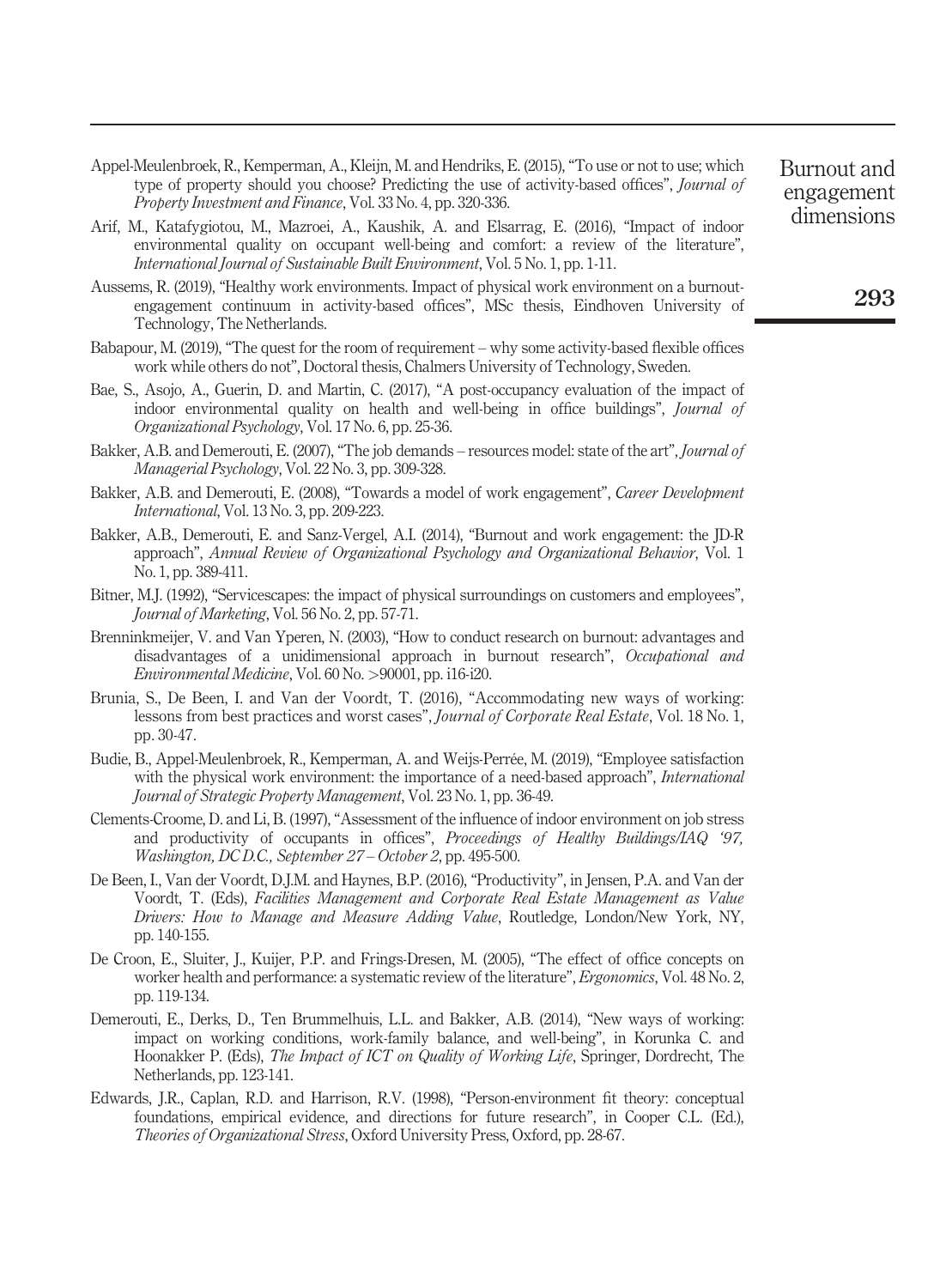<span id="page-15-18"></span><span id="page-15-17"></span><span id="page-15-16"></span><span id="page-15-15"></span><span id="page-15-14"></span><span id="page-15-13"></span><span id="page-15-12"></span><span id="page-15-11"></span><span id="page-15-10"></span><span id="page-15-9"></span><span id="page-15-8"></span><span id="page-15-7"></span><span id="page-15-6"></span><span id="page-15-5"></span><span id="page-15-4"></span><span id="page-15-3"></span><span id="page-15-2"></span><span id="page-15-1"></span><span id="page-15-0"></span>

| <b>JCRE</b><br>22,4 | Engelen, L., Chau, J., Young, S., Mackey, M., Jeyapalan, D. and Bauman, A. (2019), "Is activity-based<br>working impacting health, work performance and perceptions? A systematic review", Building<br>Research and Information, Vol. 47 No. 4, pp. 468-479.                                                                                                                                                                                                         |
|---------------------|----------------------------------------------------------------------------------------------------------------------------------------------------------------------------------------------------------------------------------------------------------------------------------------------------------------------------------------------------------------------------------------------------------------------------------------------------------------------|
|                     | Fredrickson, B. (2001), "The role of positive emotions in positive psychology: the broaden-and-build<br>theory of positive emotions", American Psychologist, Vol. 56 No. 3, pp. 218-226.                                                                                                                                                                                                                                                                             |
|                     | Freudenberger, H.J. (1974), "Staff burnout", Journal of Social Issues, Vol. 30 No. 1, pp. 159-165.                                                                                                                                                                                                                                                                                                                                                                   |
| 294                 | Frone, M.R. and Tidwell, M.-C.O. (2015), "The meaning and measurement of work fatigue: development<br>and evaluation of the three-dimensional work fatigue inventory (3D-WFI)", <i>Journal of</i><br>Occupational Health Psychology, Vol. 20 No. 3, pp. 273-288.                                                                                                                                                                                                     |
|                     | Gorgievski, M.J., Van der Voordt, T.J.M., Van Herpen, A.G.A. and Van Akkeren, S. (2010), "After the<br>fire: new ways of working in an academic setting", <i>Facilities</i> , Vol. 28 Nos. 3/4, pp. 206-224.                                                                                                                                                                                                                                                         |
|                     | Grawitch, M.J., Gottschalk, M. and Munz, D.C. (2006), "The path to a healthy workplace: a critical<br>review linking healthy workplace practices, employee well-being, and organizational<br>improvements", Consulting Psychology Journal: Practice and Research, Vol. 58 No. 3,<br>pp. 129-147.                                                                                                                                                                     |
|                     | Green, D.E., Walkey, F.H. and Taylor, A.J. (1991), "The three-factor structure of the maslach burnout<br>inventory: a multicultural, multinational confirmatory study", Journal of Social Behavior and<br><i>Personality, Vol.</i> 6 No. 3, pp. 453-473.                                                                                                                                                                                                             |
|                     | Haapakangas, A., Hallman, D.M., Mathiassen, S.E. and Jahncke, H. (2019), "The effects of moving into<br>an activity-based office on communication, social relations and work demands; a controlled<br>intervention with repeated follow-up", <i>Journal of Environmental Psychology</i> , Vol. 66, pp. 1-8.                                                                                                                                                          |
|                     | Haynes, B.P. (2007a), "Office productivity: a theoretical framework", Journal of Corporate Real Estate,<br>Vol. 9 No. 2, pp. 97-110.                                                                                                                                                                                                                                                                                                                                 |
|                     | Haynes, B.P. (2007b), "The impact of the behavioural environment on office productivity", Journal of<br>Facilities Management, Vol. 5 No. 3, pp. 158-171.                                                                                                                                                                                                                                                                                                            |
|                     | Haynes, B.P. and Price, I. (2004), "Quantifying the complex adaptive workplace", Facilities, Vol. 22<br>Nos 1/2, pp. 8-18.                                                                                                                                                                                                                                                                                                                                           |
|                     | Haynes, B., Suckley, L. and Nunnington, N. (2017), "Workplace productivity and office type", <i>Journal of</i><br>Corporate Real Estate, Vol. 19 No. 2, pp. 111-138.                                                                                                                                                                                                                                                                                                 |
|                     | Hoendervanger, J.G., De Been, I., Van Yperen, N.W., Mobach, M.P. and Albers, C.J. (2016), "Flexibility in<br>use: switching behaviour and satisfaction in activity-based work environments", Journal of<br>Corporate Real Estate, Vol. 18 No. 1, pp. 48-62.                                                                                                                                                                                                          |
|                     | Hoornweg, N., Peters, P. and Van der Heijden, B. (2016), "Finding the optimal mix between telework<br>and office hours to enhance employee productivity: a study into the relationship between<br>telework intensity and individual productivity, with mediation of intrinsic motivation and<br>moderation of office hours", in de Leede J. (Ed.), New Ways of Working Practices: Antecedents<br>and Outcomes (the Advanced Series in Management), Bingly, pp. 1-28. |
|                     | Jahncke, H., Björkeholm, P., Marsh, J.E., Odelius, J. and Sörqvist, P. (2016), "Office noise: can<br>headphones and masking sound attenuate distraction by background speech?", Work, Vol. 55<br>No. 3, pp. 505-513.                                                                                                                                                                                                                                                 |
|                     | Kahn, R.L. and Byosiere, P. (1992), "Stress in organizations", in Dunnette M.D. and Hough L.M. (Eds),<br>Handbook of Industrial and Organizational Psychology, Vol. 3, Consulting Psychologists Press,<br>Palo Alto, CA, pp. 571-650.                                                                                                                                                                                                                                |
|                     | Keränen, J. and Hongisto, V. (2013), "Prediction of the spatial decay of speech in open-plan offices",<br>Applied Acoustics, Vol. 74 No. 12, pp. 1315-1325.                                                                                                                                                                                                                                                                                                          |
|                     | Kim, J. and De Dear, R. (2013), "Workspace satisfaction: the privacy-communication trade-off in open-<br>plan offices", Journal of Environmental Psychology, Vol. 36, pp. 18-26.                                                                                                                                                                                                                                                                                     |
|                     | Kroemer, A.D. and Kroemer, K.H. (2016), Office Ergonomics: Ease and Efficiency at Work, CRC Press.                                                                                                                                                                                                                                                                                                                                                                   |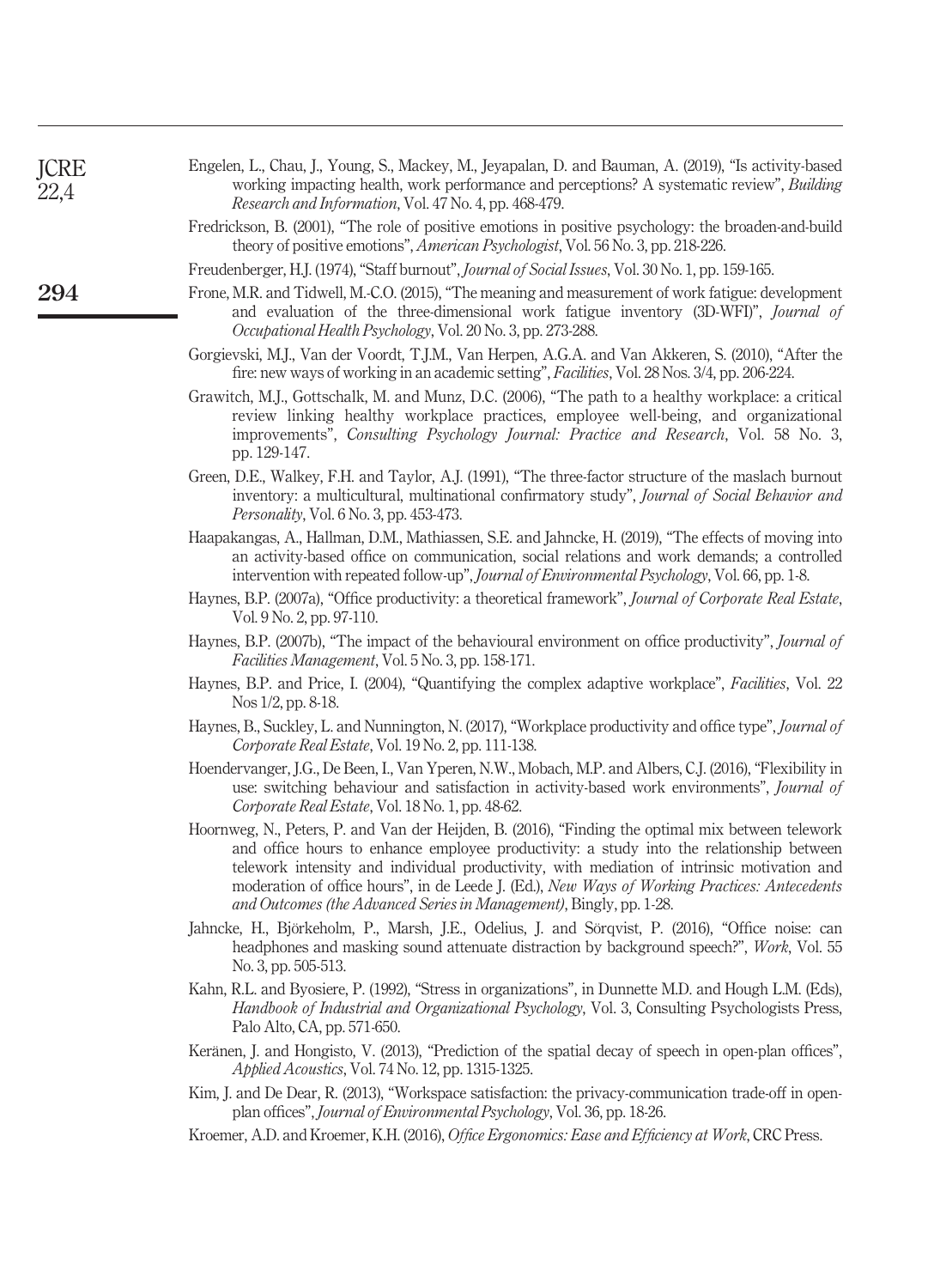- <span id="page-16-17"></span>Langelaan, S., Bakker, A.B., Van Doornen, L.J. and Schaufeli, W.B. (2006), "Burnout and work engagement: do individual differences make a difference?", *Personality and Individual* Differences, Vol. 40 No. 3, pp. 521-532.
- <span id="page-16-16"></span>Lee, R.T. and Ashforth, B.E. (1996), "A Meta-analytic examination of the correlates of the three dimensions of job burnout", *Journal of Applied Psychology*, Vol. 81 No. 2, pp. 123-133.
- <span id="page-16-10"></span>Leiter, M.P. and Maslach, C. (2005), "A mediation model of job burnout", In Antoniou A.S.G.and Cooper C.L. (Eds), Research Companion to Organizational Health Psychology, Edward Elgar, Cheltenham, pp. 544-564.
- Leiter, M.P. and Maslach, C. (2003), "Areas of worklife: a structured approach to organizational predictors of job burnout", in Perrewé P. and Ganster D.C. (Eds), Research in Occupational Stress and Well Being, Vol. 3, Emotional and physiological processes and positive intervention strategies, pp. 91-134. JAI Press/Elsevier, Oxford.
- <span id="page-16-15"></span>Lopes, H., Calapez, T. and Lopes, D. (2017), "The determinants of work autonomy and employee involvement: a multilevel analysis", Economic and Industrial Democracy, Vol. 38 No. 3, pp. 448-472.
- <span id="page-16-5"></span>Mann, S. and Holdsworth, L. (2003), "The psychological impact of teleworking: stress, emotions and health", New Technology, Work and Employment, Vol. 18 No. 3, pp. 196-211.
- <span id="page-16-0"></span>Maslach, C. and Leiter, M.P. (1997), The Truth About Burnout: How Organizations Cause Personal Stress And What To Do About It, Jossey-Bass, San Francisco, CA.
- <span id="page-16-1"></span>Maslach, C. and Leiter, M.P. (2008), "Early predictors of job burnout and engagement", *Journal of* Applied Psychology, Vol. 93 No. 3, pp. 498-512.
- <span id="page-16-3"></span>Maslach, C., Schaufeli, W.B. and Leiter, M.P. (2001), "Job burnout", Annual Review of Psychology, Vol. 52 No. 1, pp. 397-422.
- <span id="page-16-7"></span>Nurmilaakso, J.M. (2009), "ICT solutions and labor productivity: evidence from firm-level data", Electronic Commerce Research, Vol. 9 No. 3, pp. 173-181.
- <span id="page-16-12"></span>Oseland, N. (2009), "The impact of psychological needs on office design", *Journal of Corporate Real* Estate, Vol. 11 No. 4, pp. 244-254.
- <span id="page-16-8"></span>Parent-Lamarche, A. and Marchand, A. (2019), "Well-being at work from a multi-level perspective: what is the role of personality traits?", International Journal of Workplace Health Management, Vol. 12 No. 5, pp. 298-317.
- <span id="page-16-2"></span>Parker, S.K. and Griffin, M.A. (2011), "Understanding active psychological states: embedding engagement in a wider nomological net and closer attention to performance", European Journal of Work and Organizational Psychology, Vol. 20 No. 1, pp. 60-67.
- <span id="page-16-4"></span>Peters, P. and Van der Lippe, T. (2007), "The time-pressure reducing potential of telehomeworking: the Dutch case", The International Journal of Human Resource Management, Vol. 18 No. 3, pp. 430-447.
- <span id="page-16-9"></span>Quinones, M.A., Ford, J.K. and Teachout, M.S. (1995), "The relationship between work experience and job performance: a conceptual and Meta-analytic review", Personnel Psychology, Vol. 48 No. 4, pp. 887-910.
- <span id="page-16-14"></span>Rammstedt, B. and John, O.P. (2007), "Measuring personality in one minute or less: a 10-item short version of the big five inventory in English and German", Journal of Research in Personality, Vol. 41 No. 1, pp. 203-212.
- <span id="page-16-6"></span>Rennecker, J. and Derks, D. (2012), "Email overload: fine tuning the research lens", in Derks D. and Bakker A.B. (Eds), The Psychology of Digital Media @ Work, Psychology Press, London.
- <span id="page-16-13"></span>Rothe, P., Lindholm, A., Hyvönen, A. and Nenonen, S. (2011), "User preferences of office occupiers: investigating the differences", Journal of Corporate Real Estate, Vol. 13 No. 2, pp. 81-97.
- <span id="page-16-11"></span>Schaufeli, W.B. and Bakker, A.B. (2004), "Job demands, job resources, and their relationship with burnout and engagement: a multi-sample study", Journal of Organizational Behavior, Vol. 25 No. 3, pp. 293-315.

Burnout and engagement dimensions

295